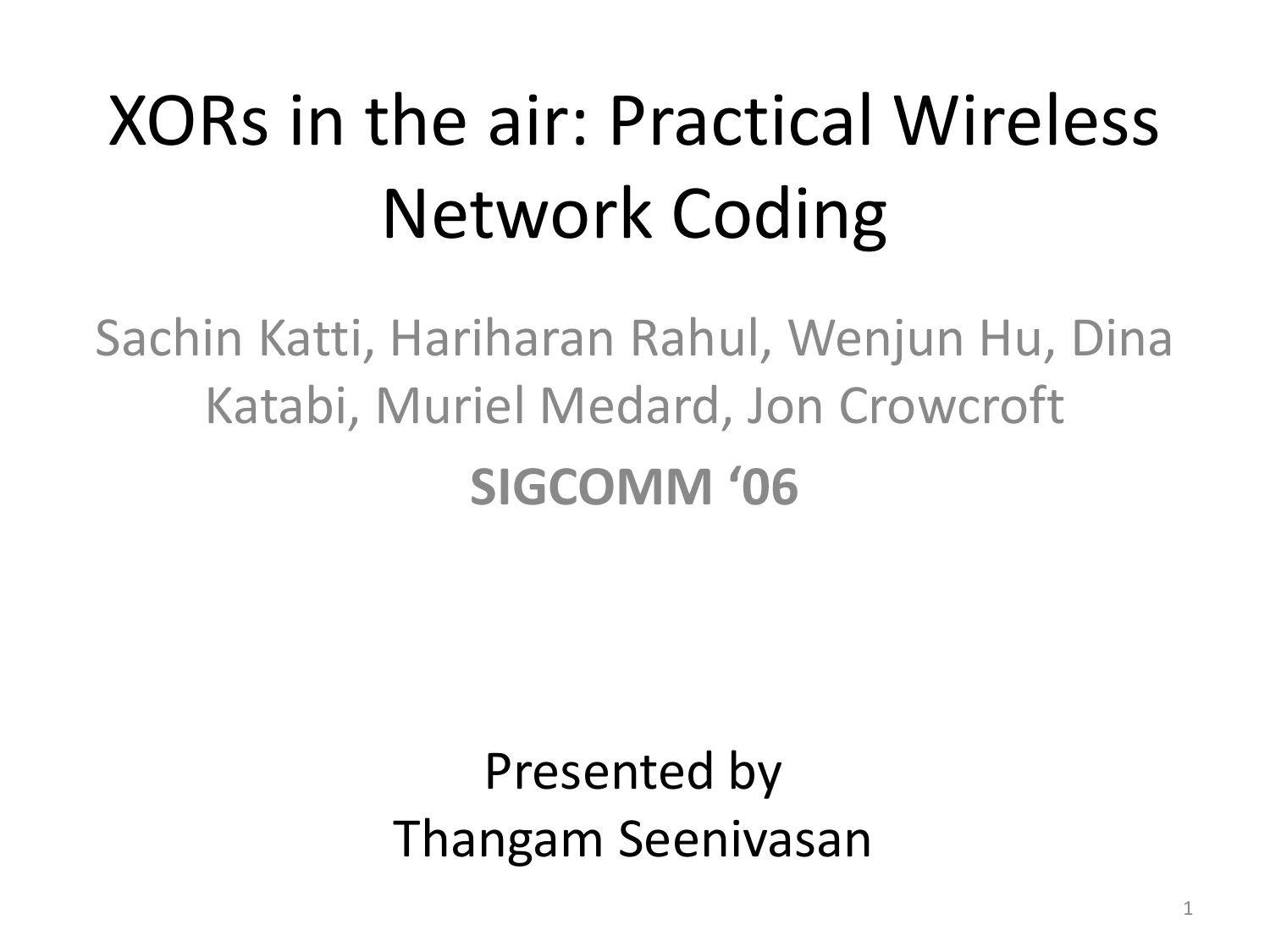### Problem

### Increase the throughput of dense wireless networks

Network Coding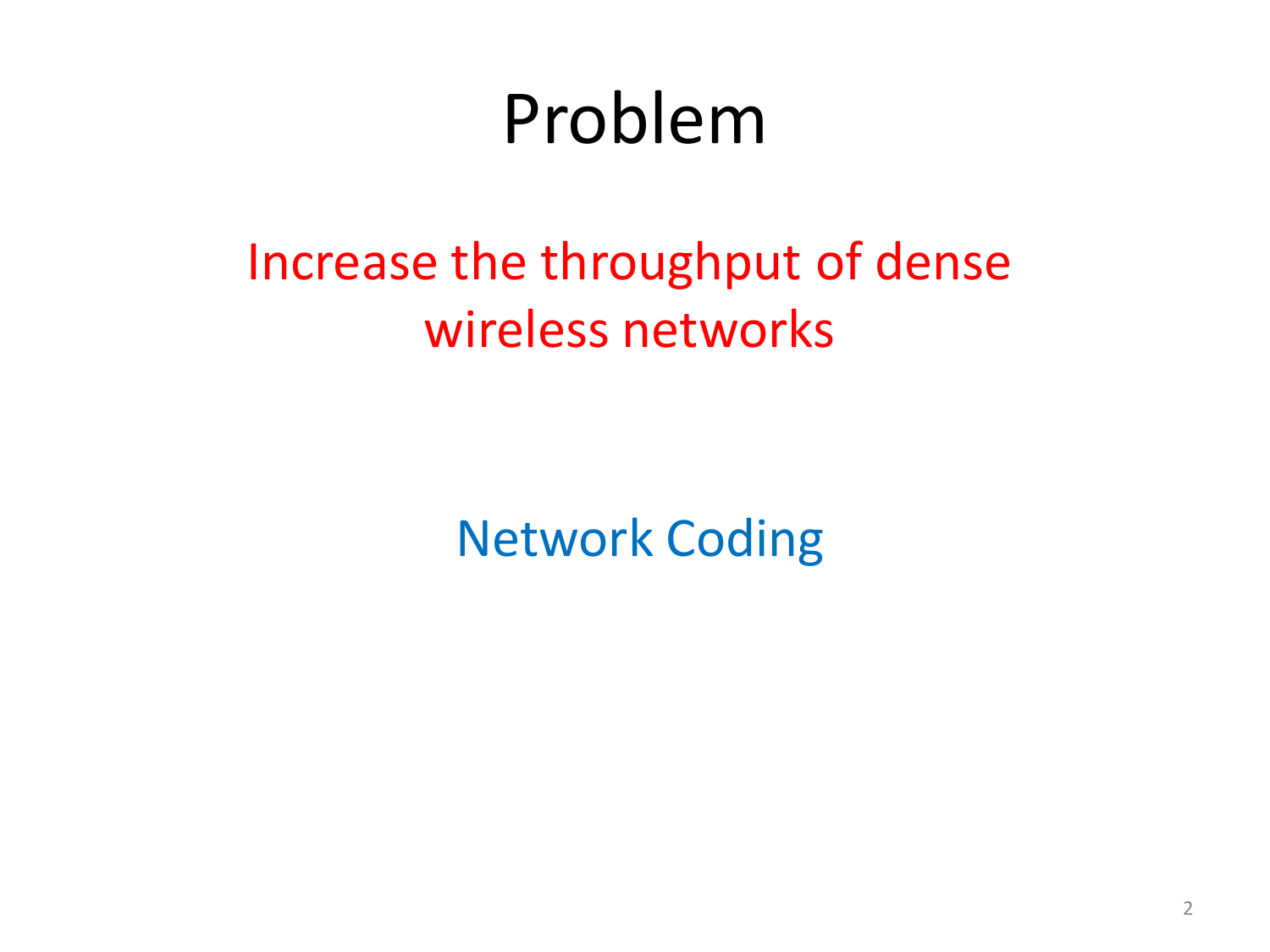### Current Approach



### Requires 4 transmission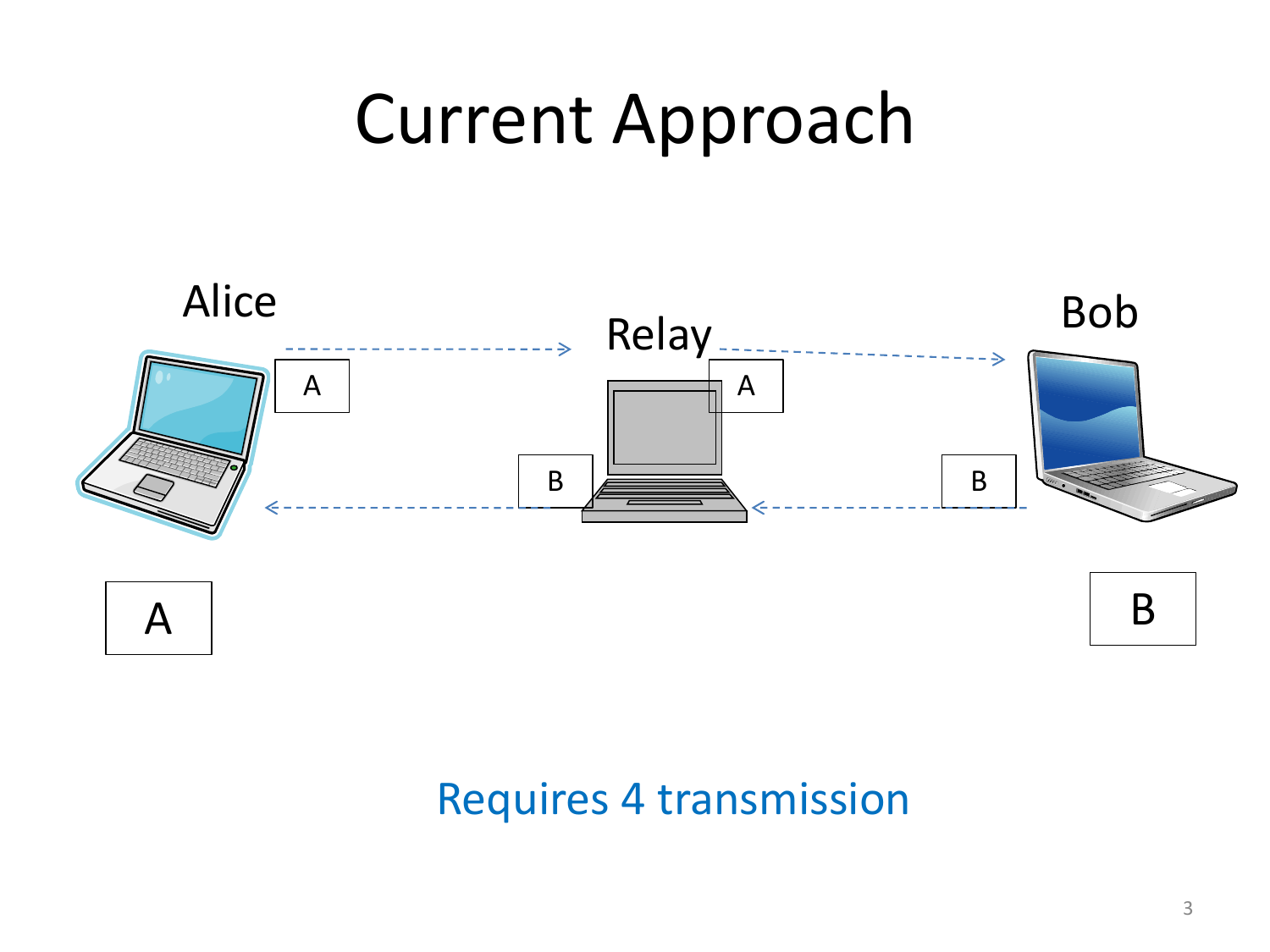### COPE Approach

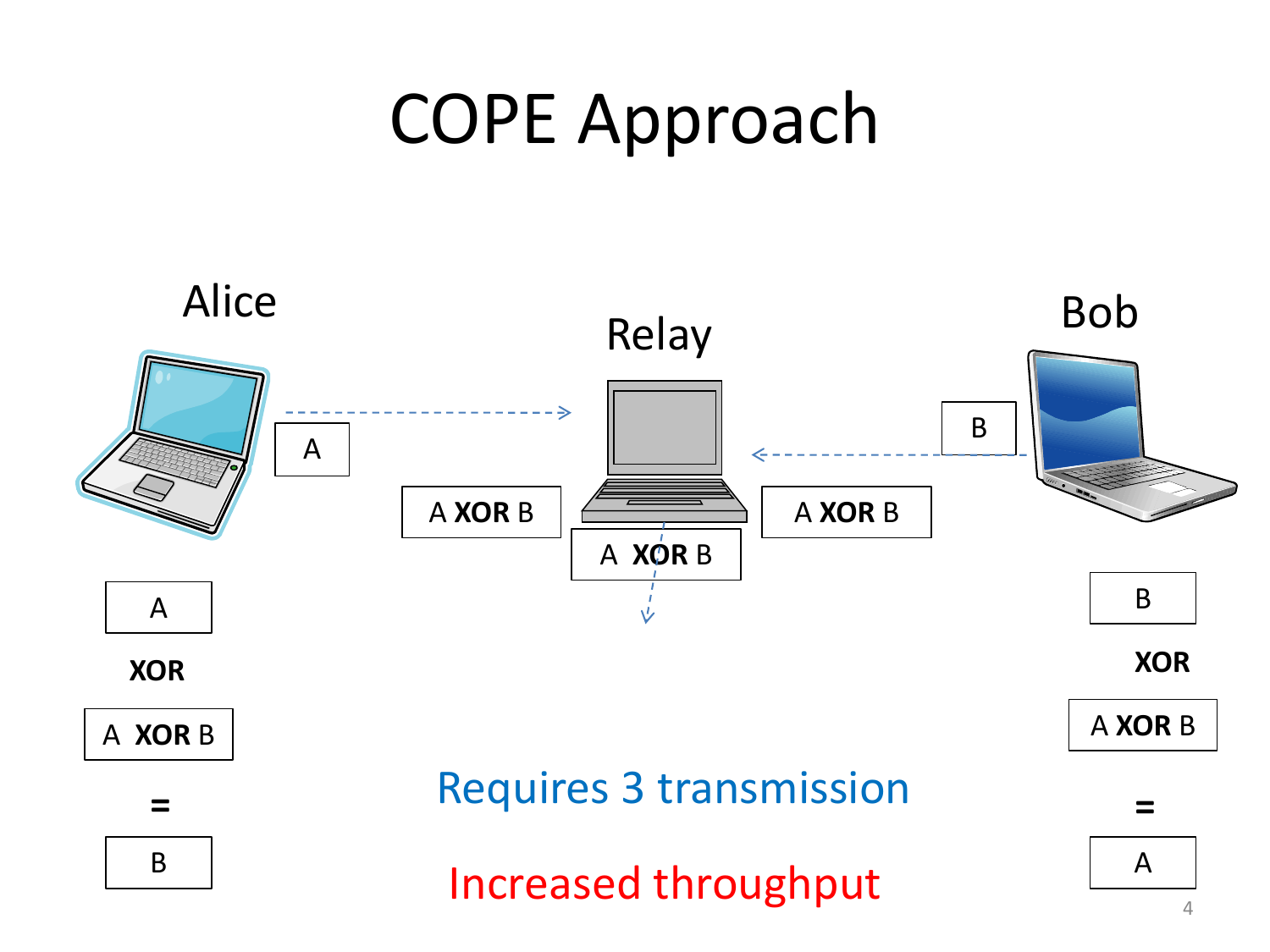## COPE Approach

- Exploits shared nature of wireless medium
	- Every node snoops on all packets
	- A node stores all heard packets for a limited time
- Tell neighbors which packets it has heard
- Perform opportunistic coding
	- XOR multiple packets and transmit them as single packet
- Decode the encoded packet using stored packets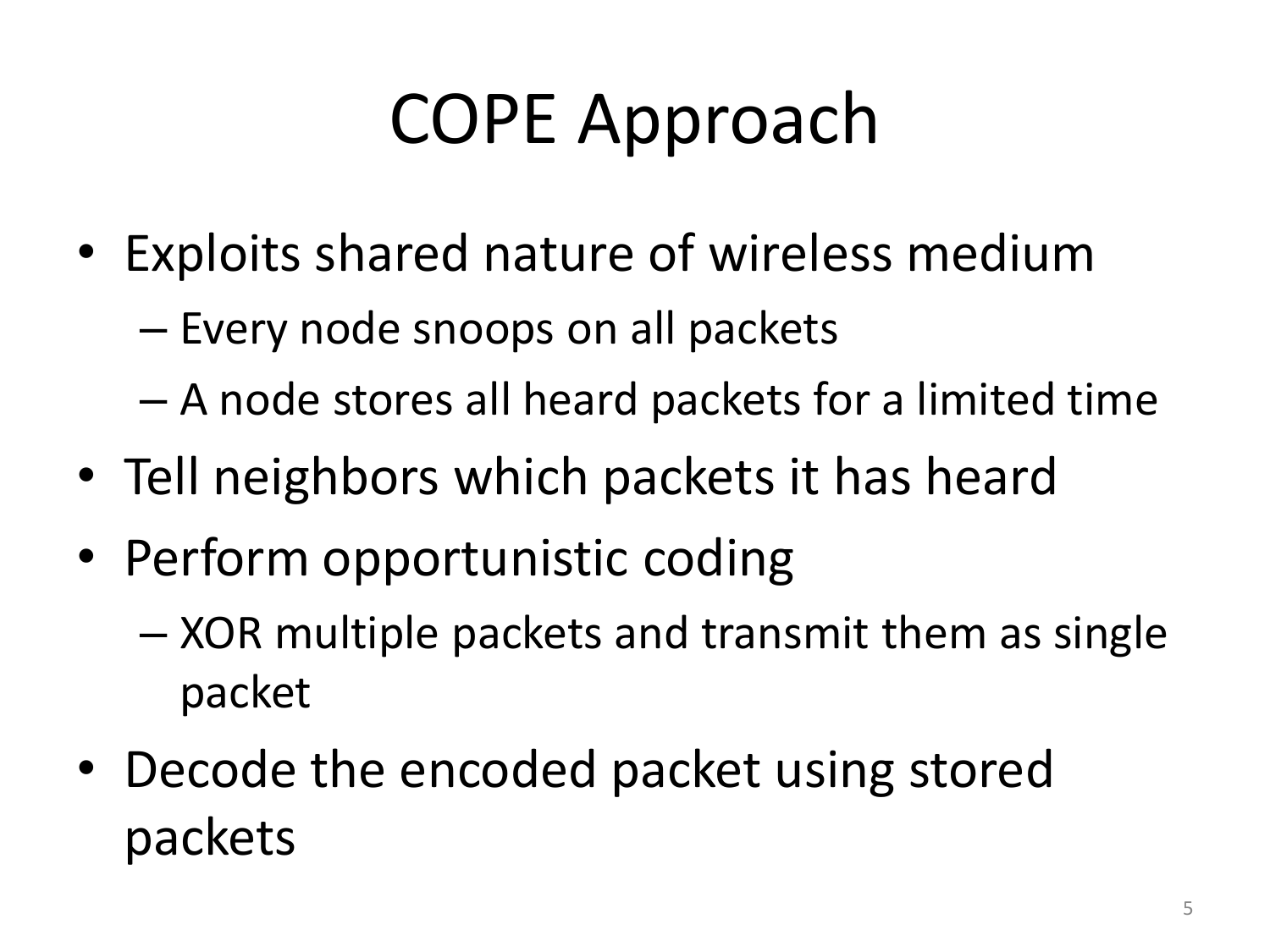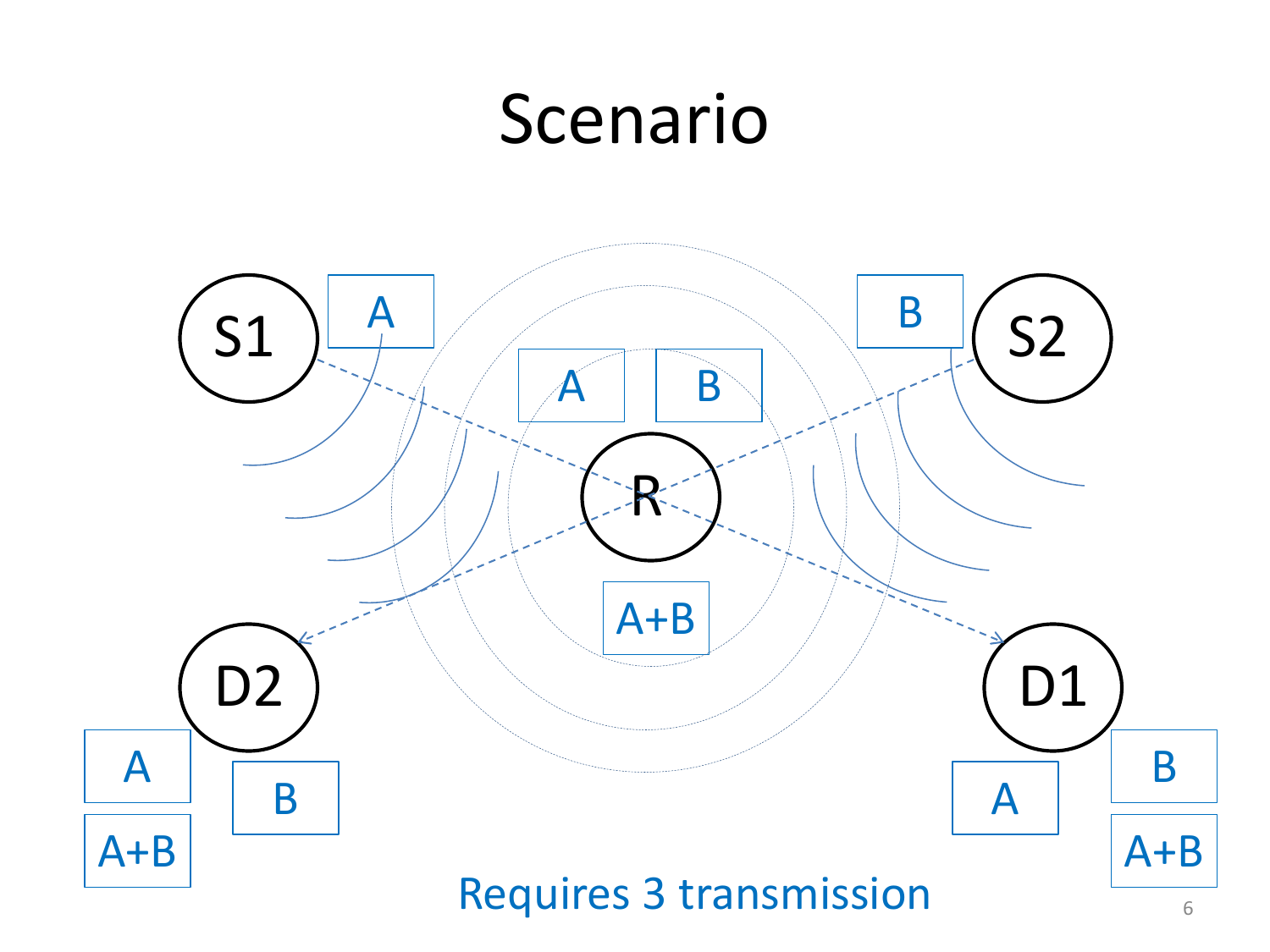# **Outline**

- Design
- Cope Gains
- Making it work
- Implementation details
- Experimental results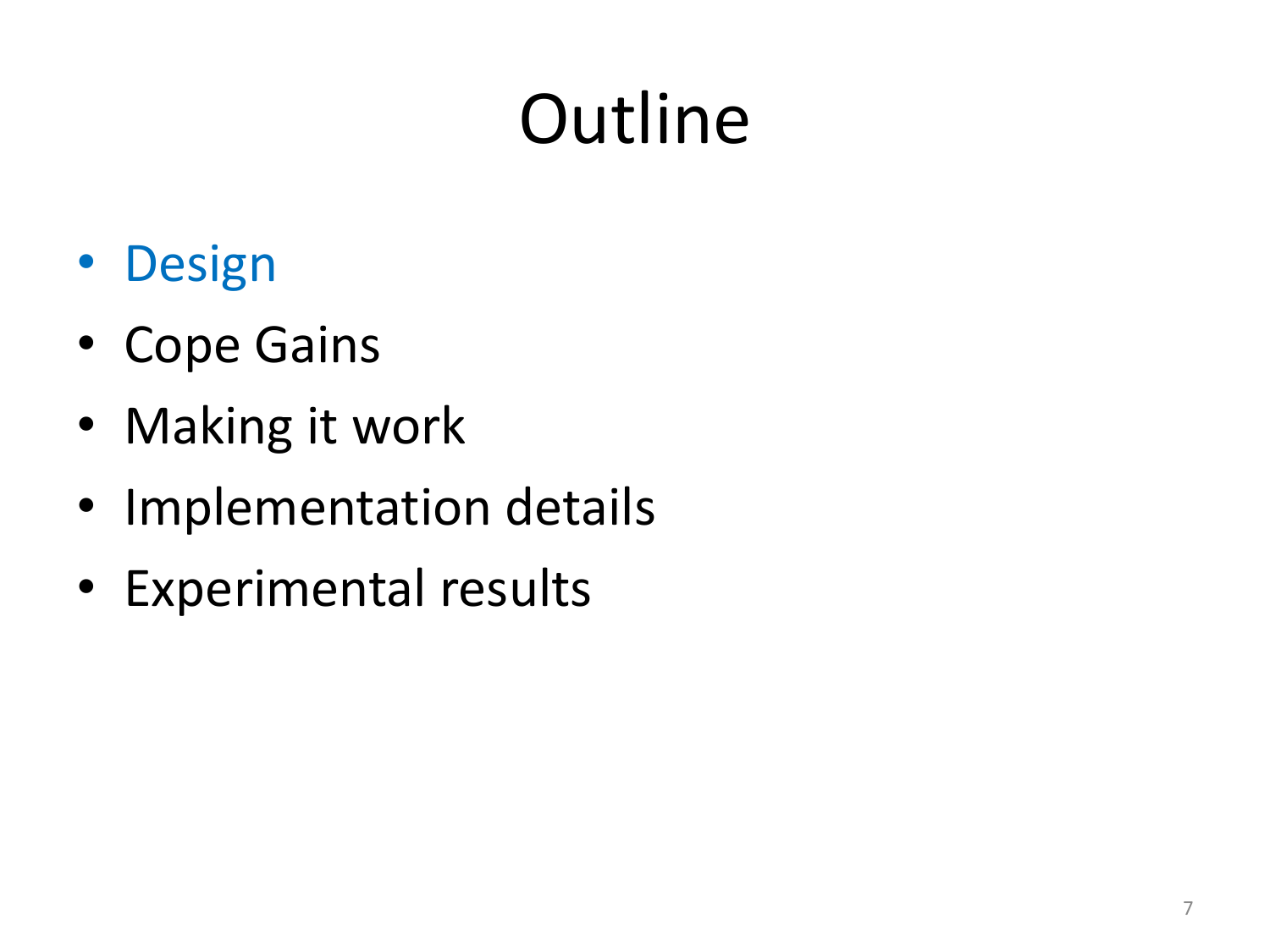## Overview

- Opportunistic listening
- Opportunistic coding
- Learning neighbor state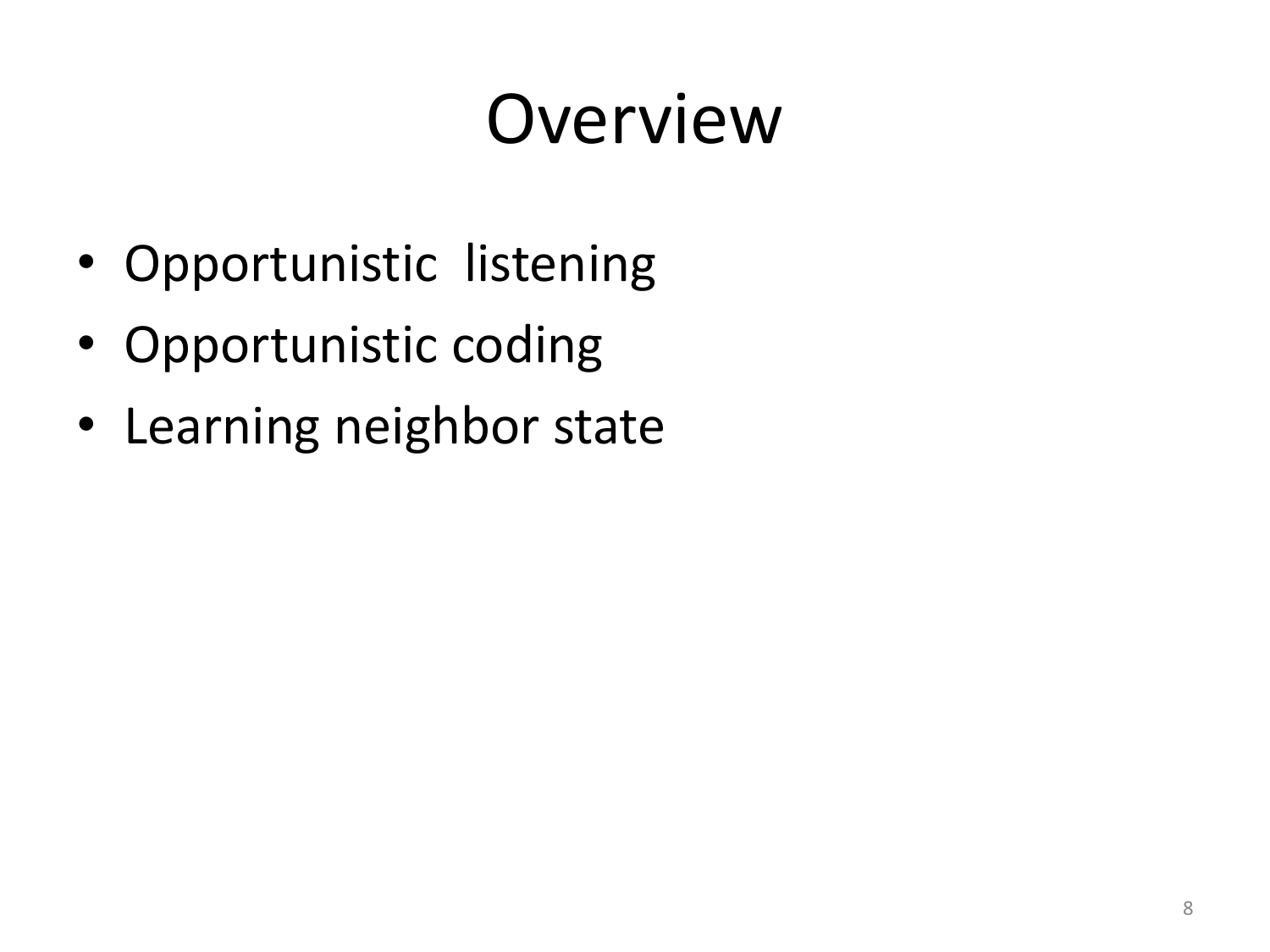# Opportunistic listening

- Exploit broadcast nature of wireless
	- Set nodes in promiscuous mode
	- Opportunities to overhear packets
- Store the overheard packets  $-$  Limited time period (T = 0.5s)
- Broadcast reception reports to tell neighbors which packets it has stored
	- Annotate with data packets
	- If no data packets, send reception reports periodically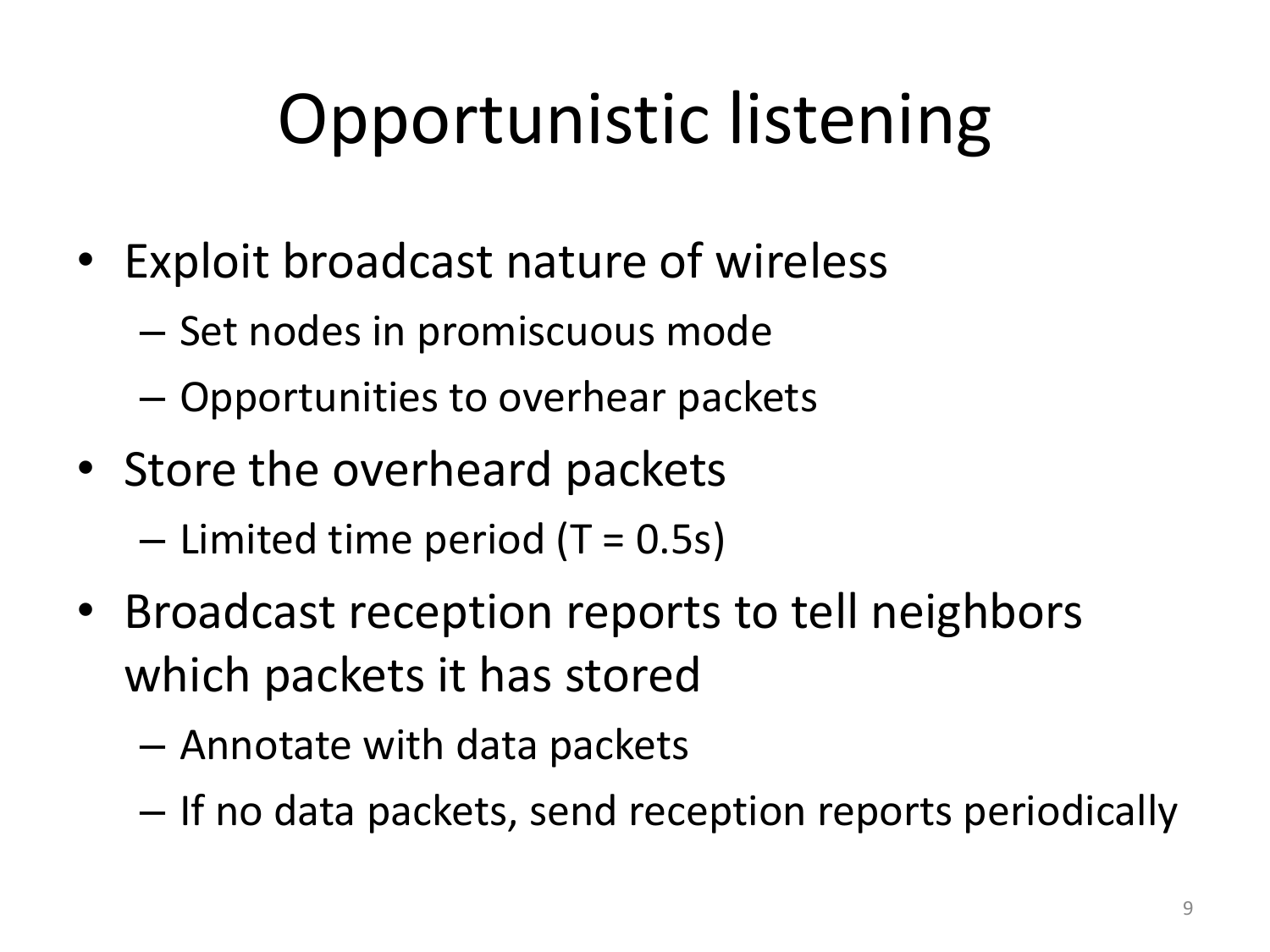What packets to code together to maximize throughput?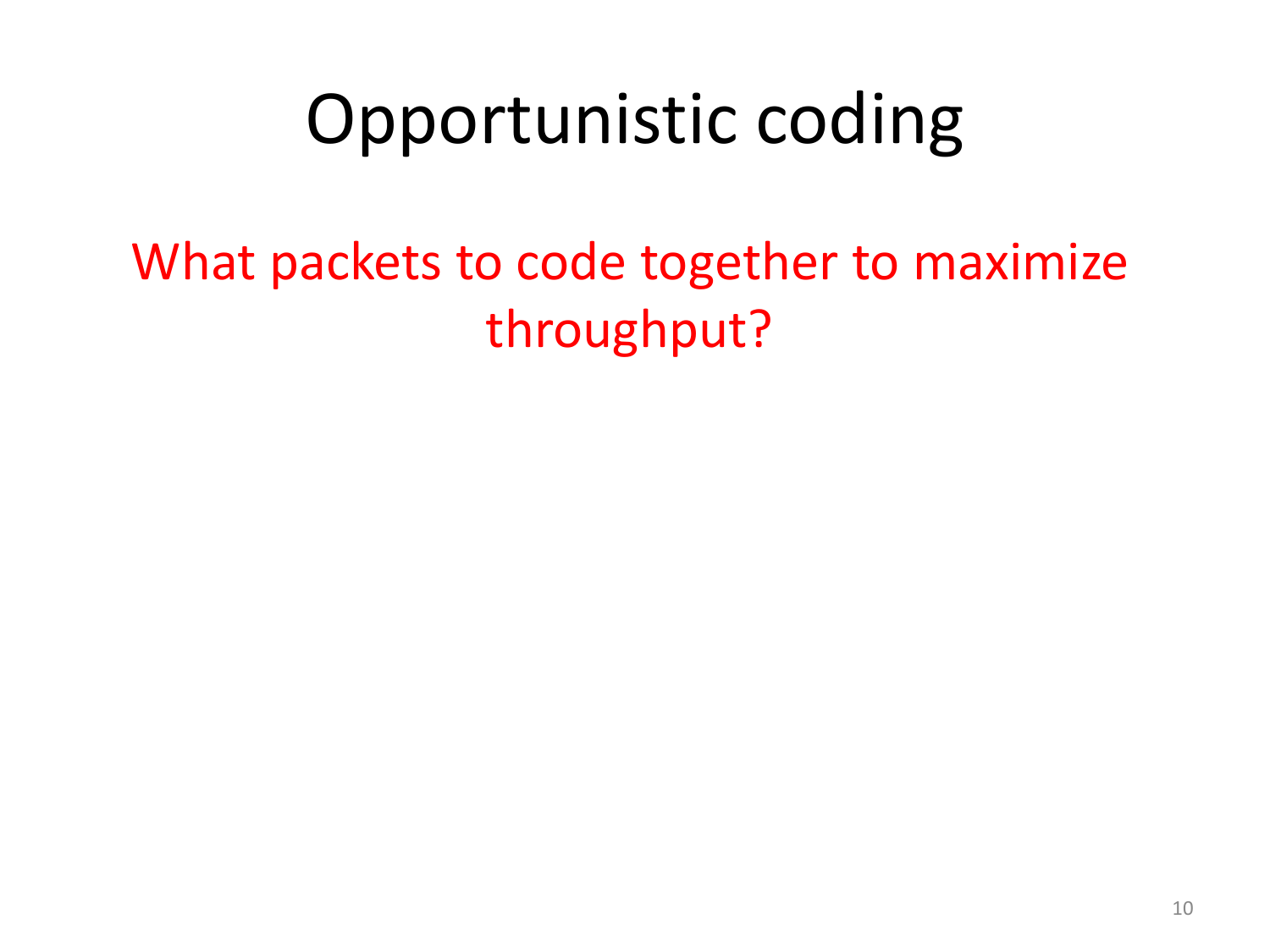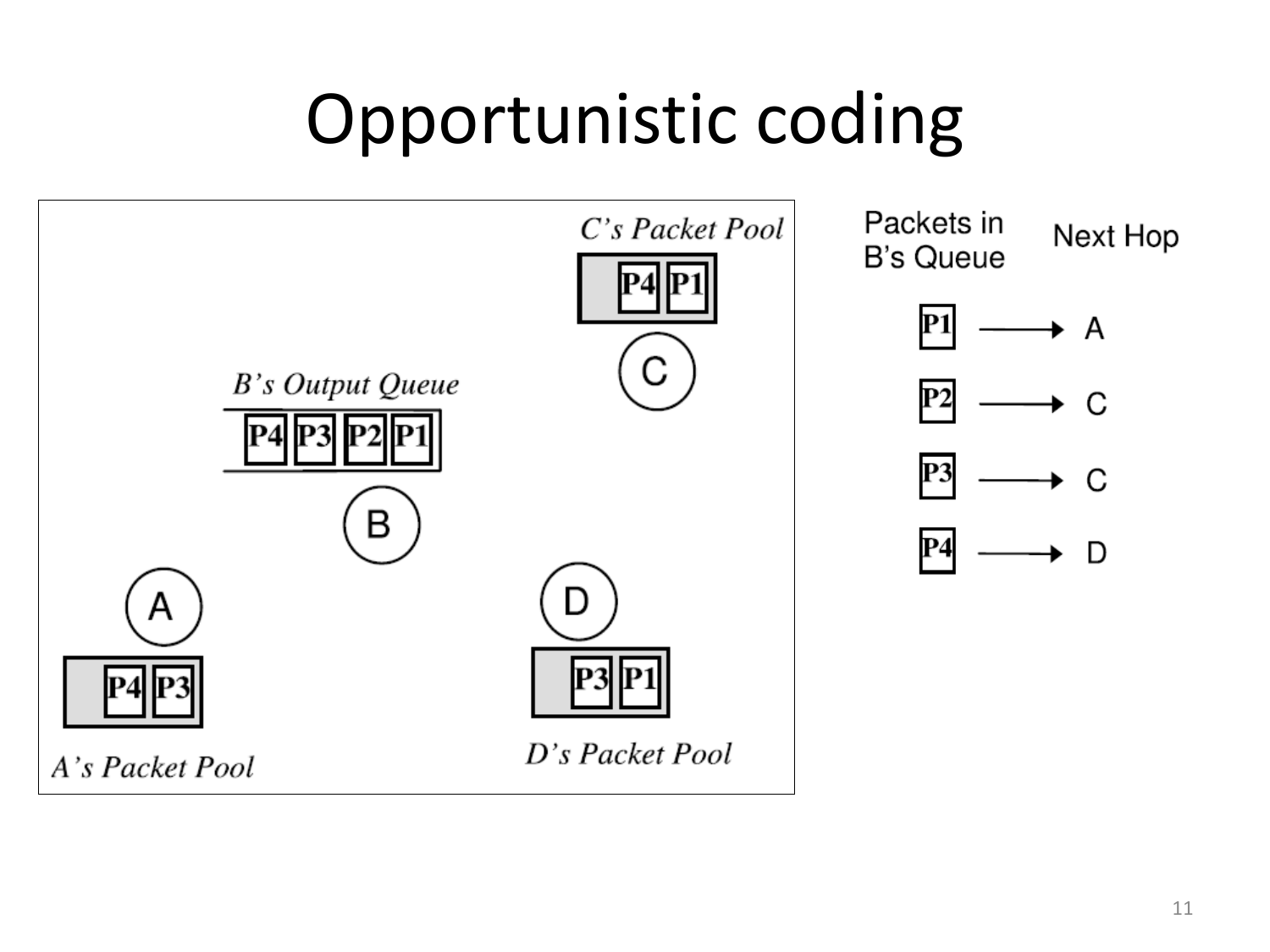

Bad Coding – C can decode but A can't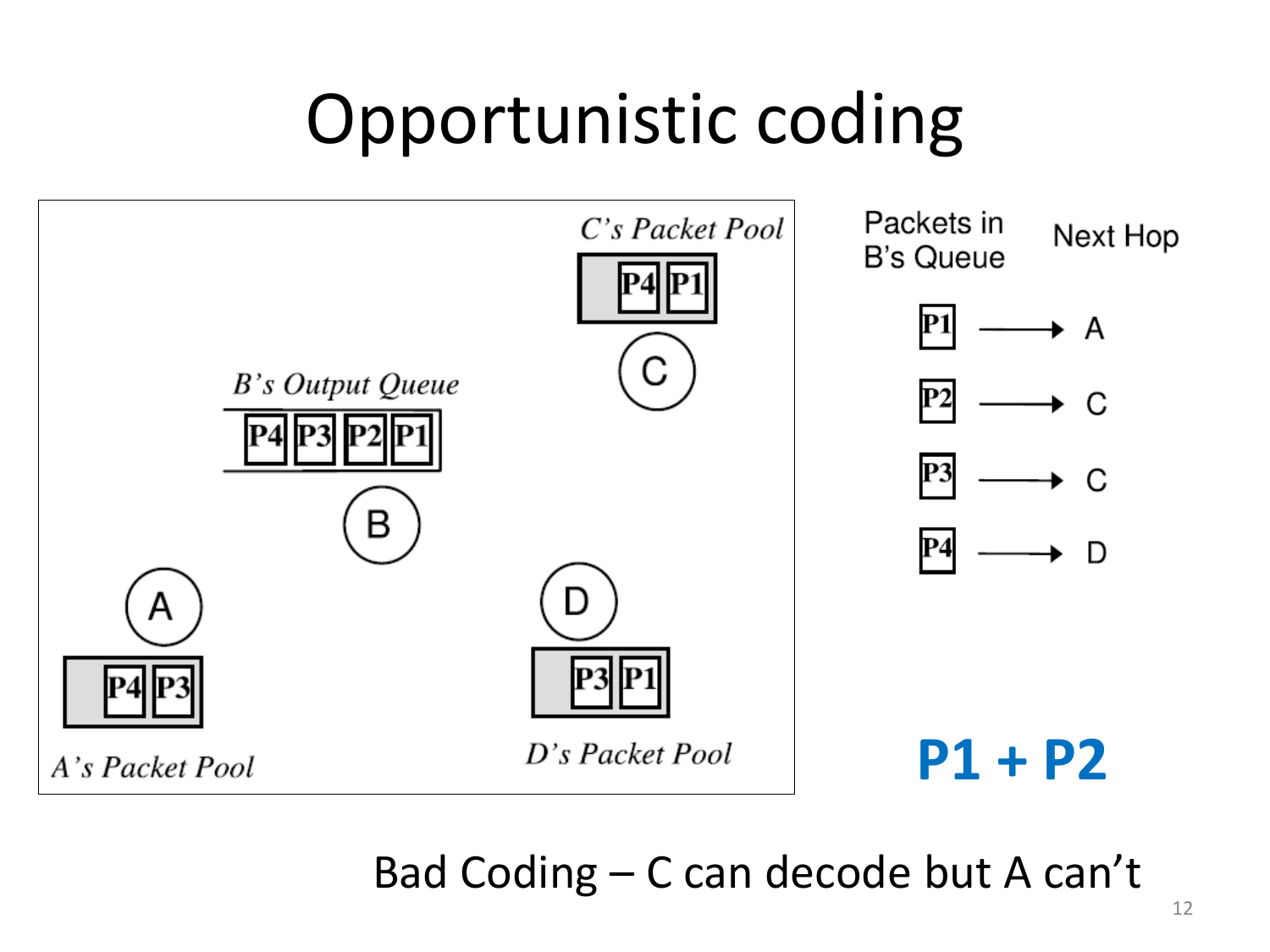

Better Coding – Both A and C can decode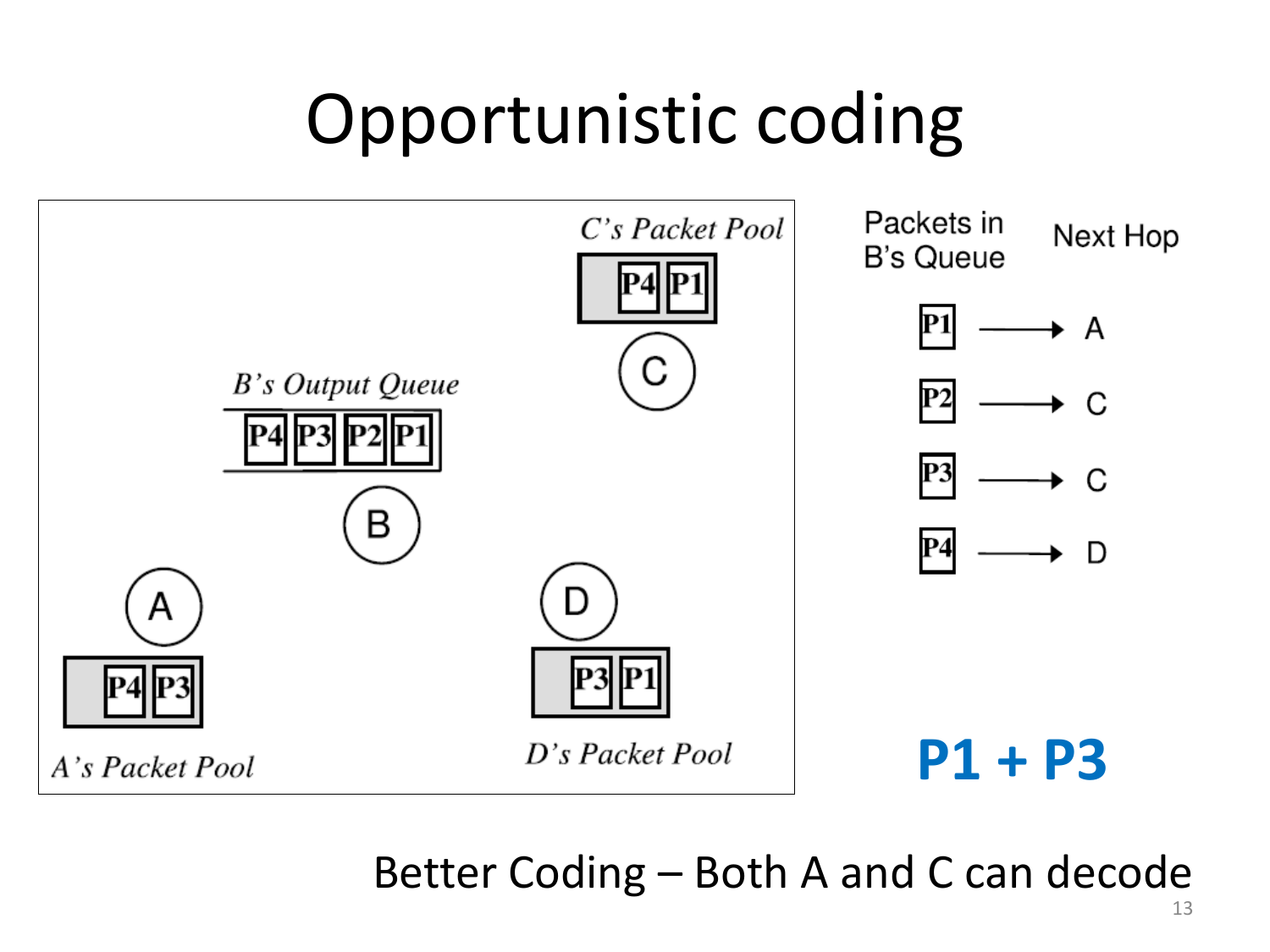

Best Coding – Nodes A, C, D can decode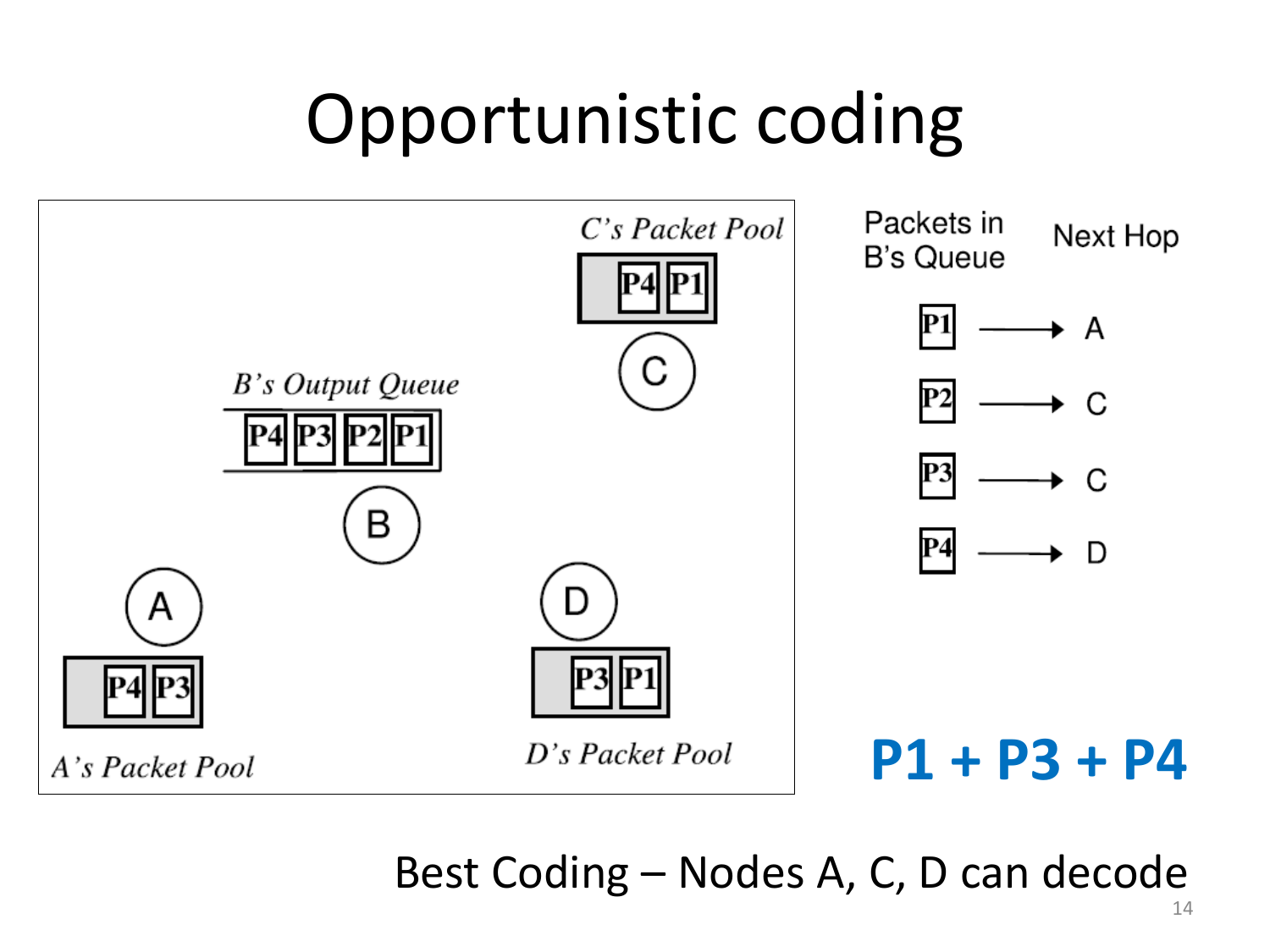- Maximize the number of native packets delivered in a single transmission
- While ensuring that each intended next hop has enough information to decode its native packet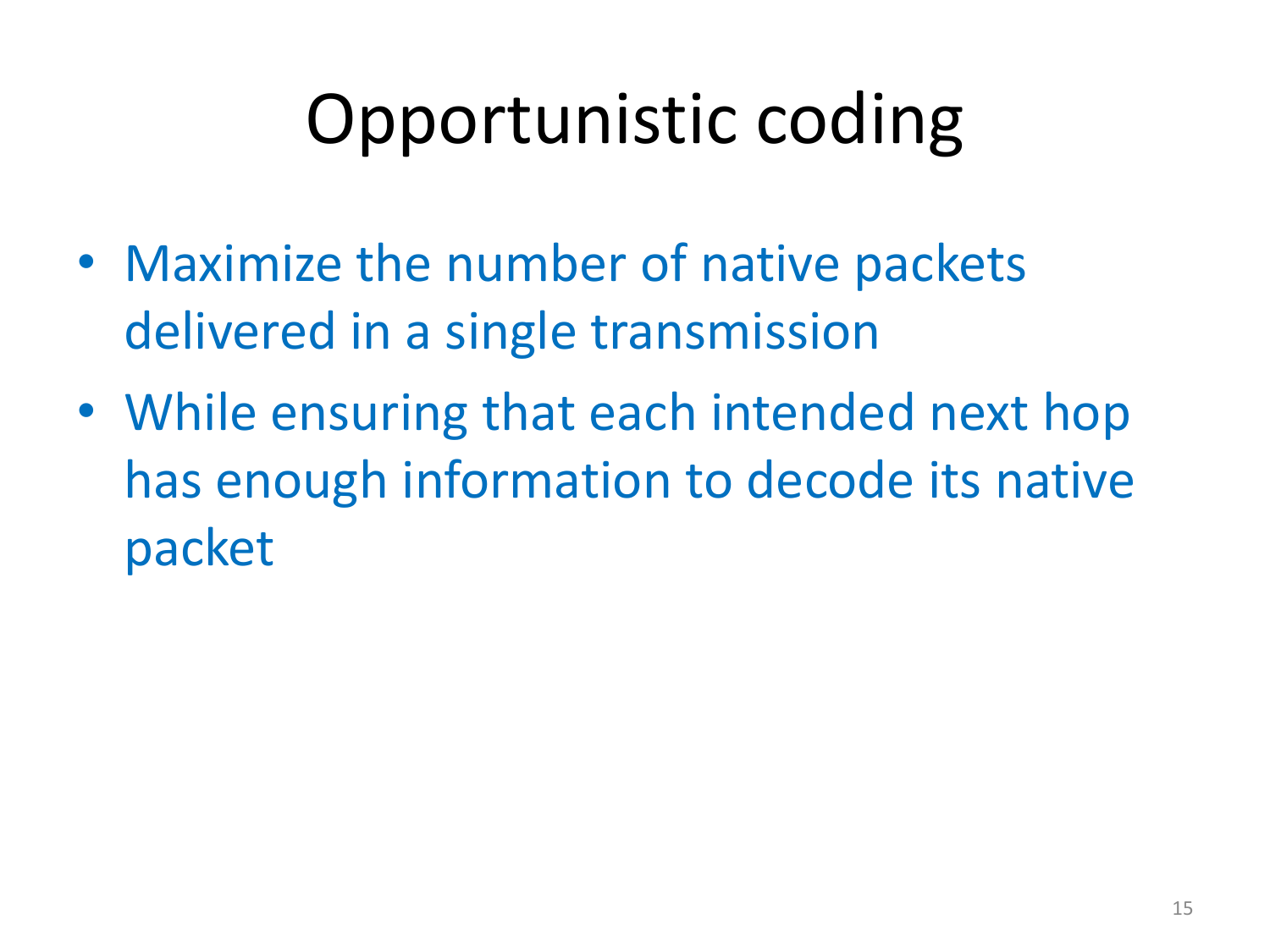To transmit n packets: p<sub>1</sub>, ...., p<sub>n</sub> To n next hops: r<sub>1</sub>, ...., r<sub>n</sub>

A node can XOR the n packets together only if each next hop  $r_i$  has all n-1 packets  $p_j$  for j!=i

Choose the largest **n** that satisfies the above rule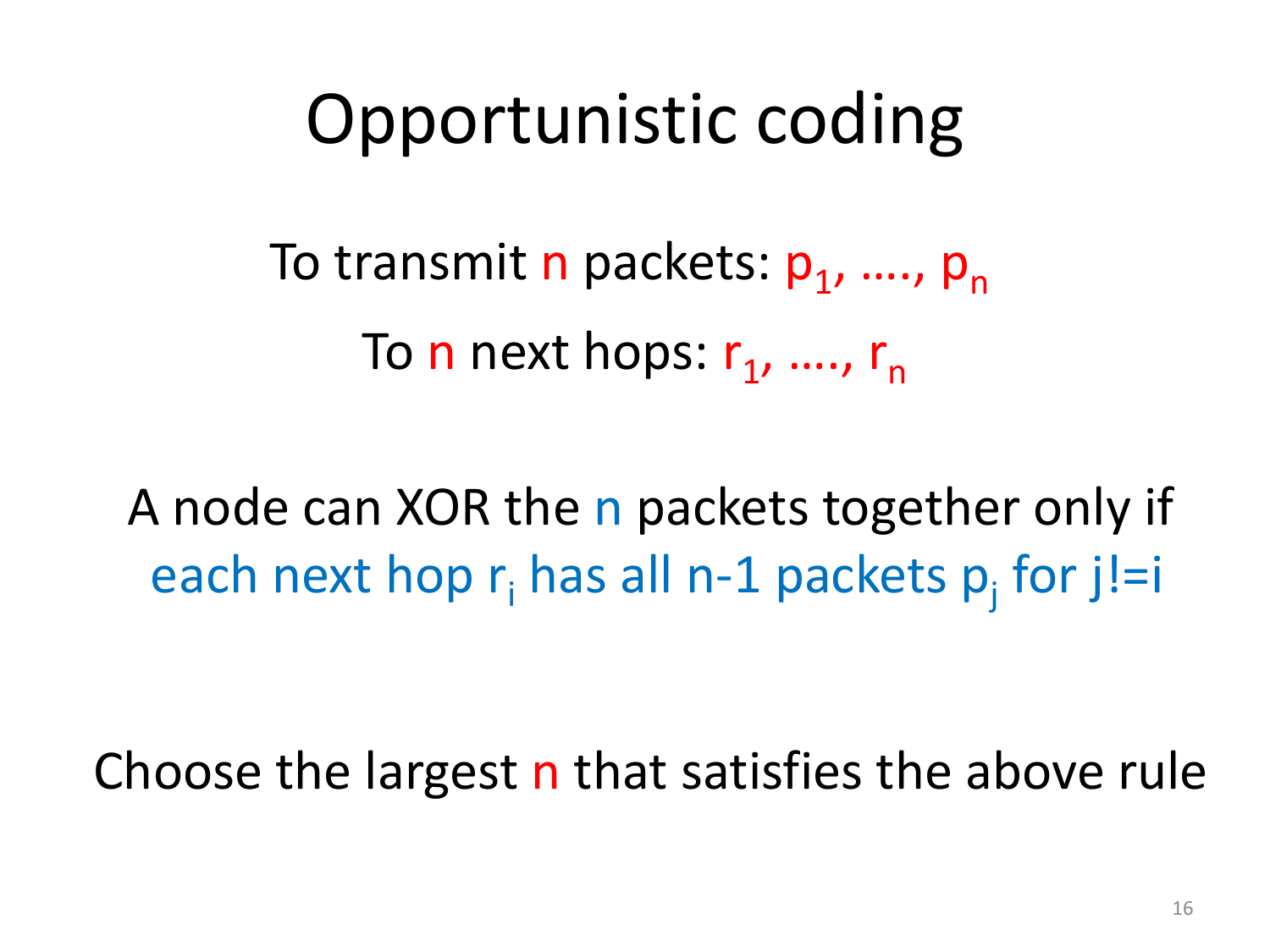## Learning Neighbor State

How does a node know what packets its neighbors have?

- Send reception reports
- During congestion, reports may get lost in collisions or may arrive late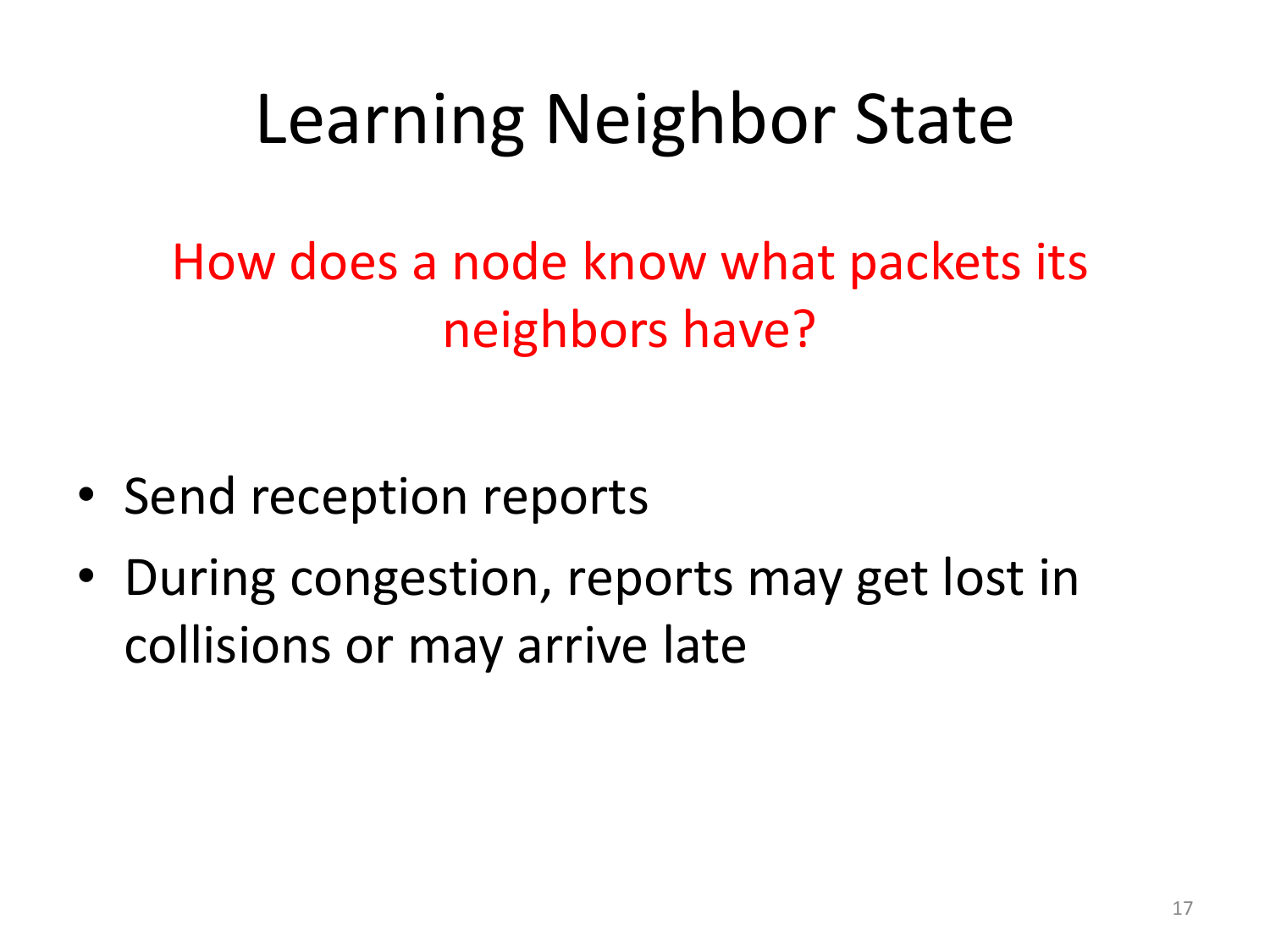## Learning Neighbor State

- Wireless routing protocols compute delivery probability between every pair of nodes and broadcast them
	- $E.g.: ETX$
- Using these weights,
	- Estimate the probability that a particular neighbor has a packet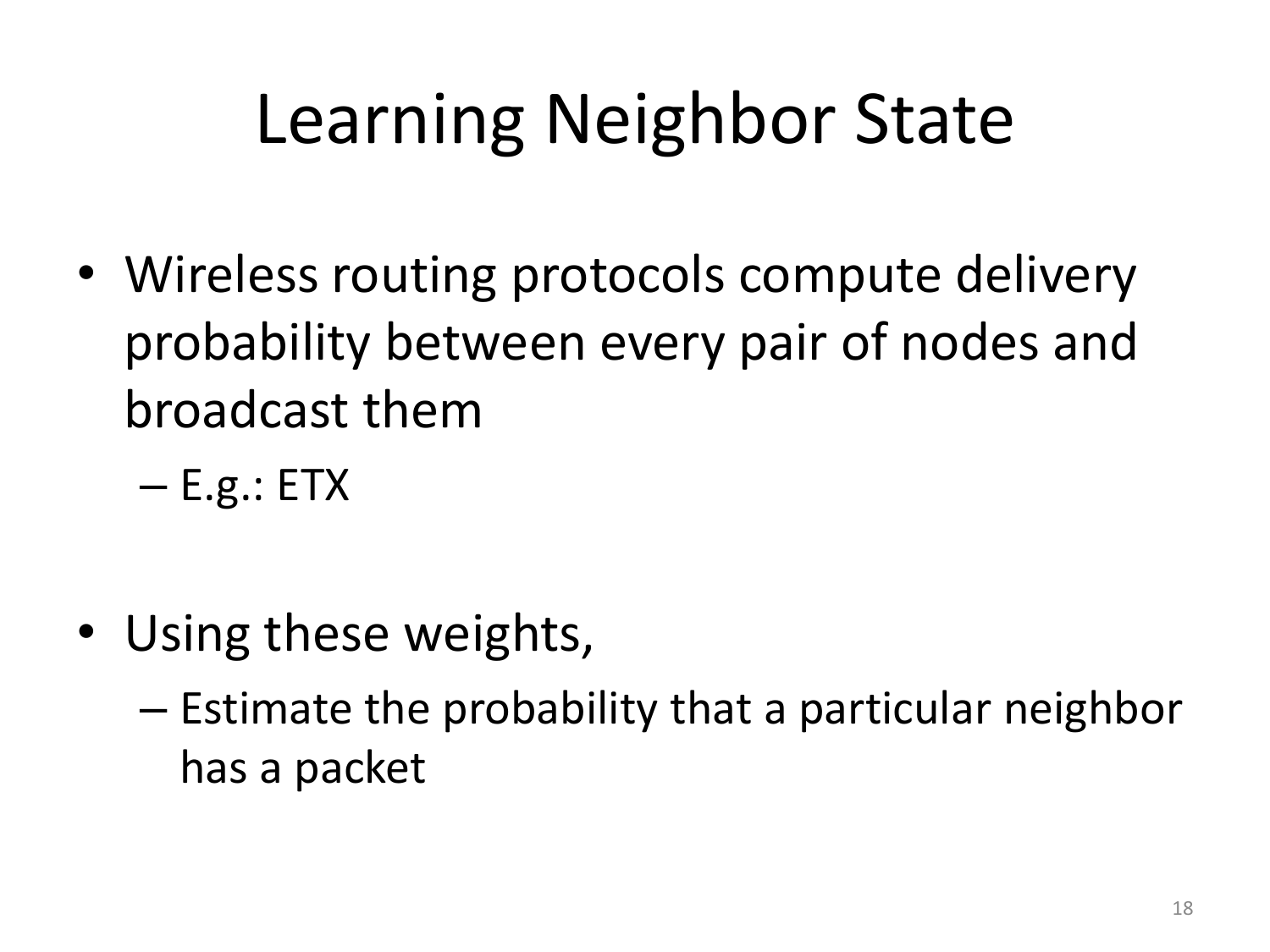# **Outline**

- Design
- Cope Gains
- Making it work
- Implementation details
- Experimental results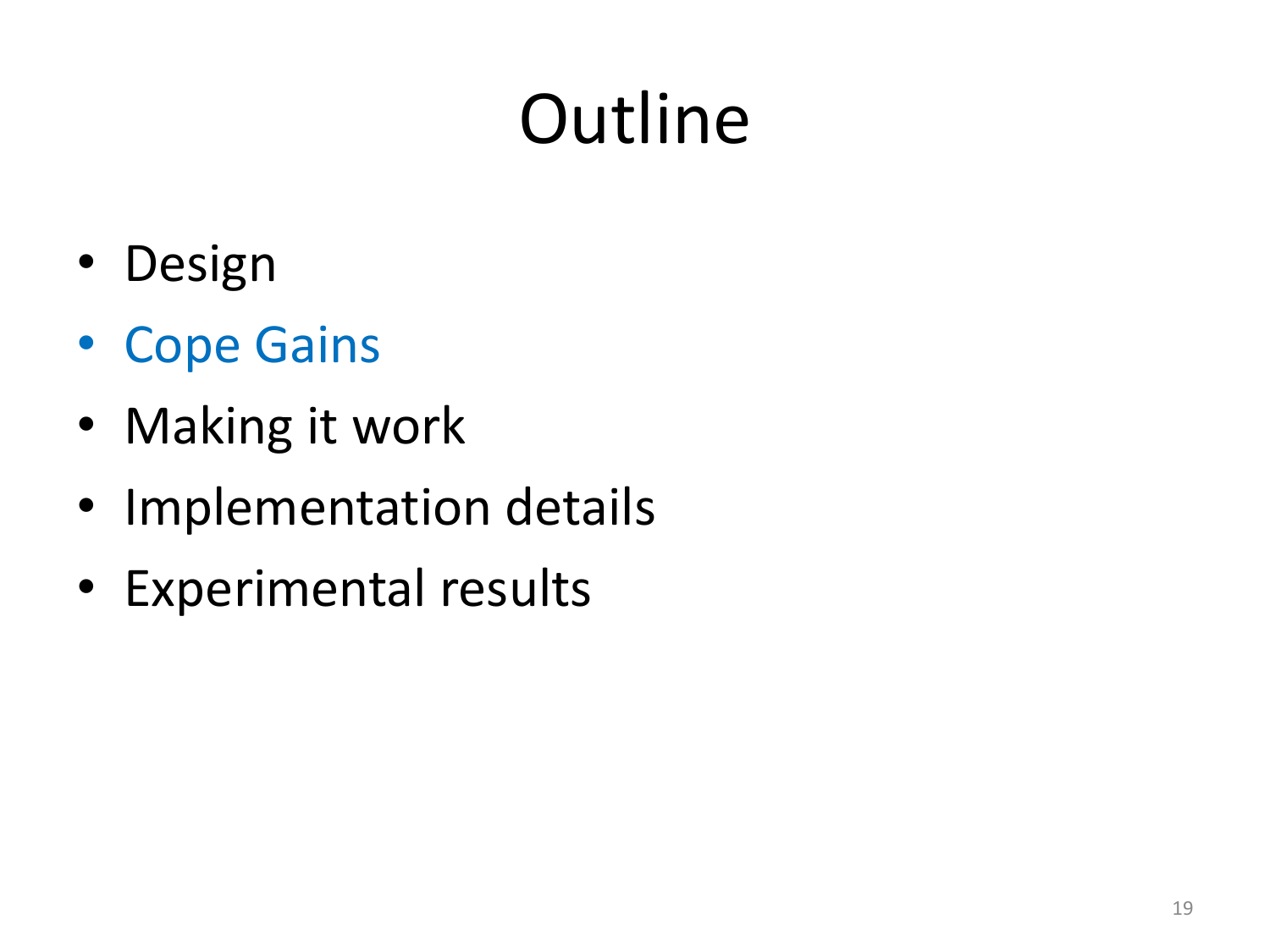## COPE Gains

- Coding Gain
- Coding + MAC Gain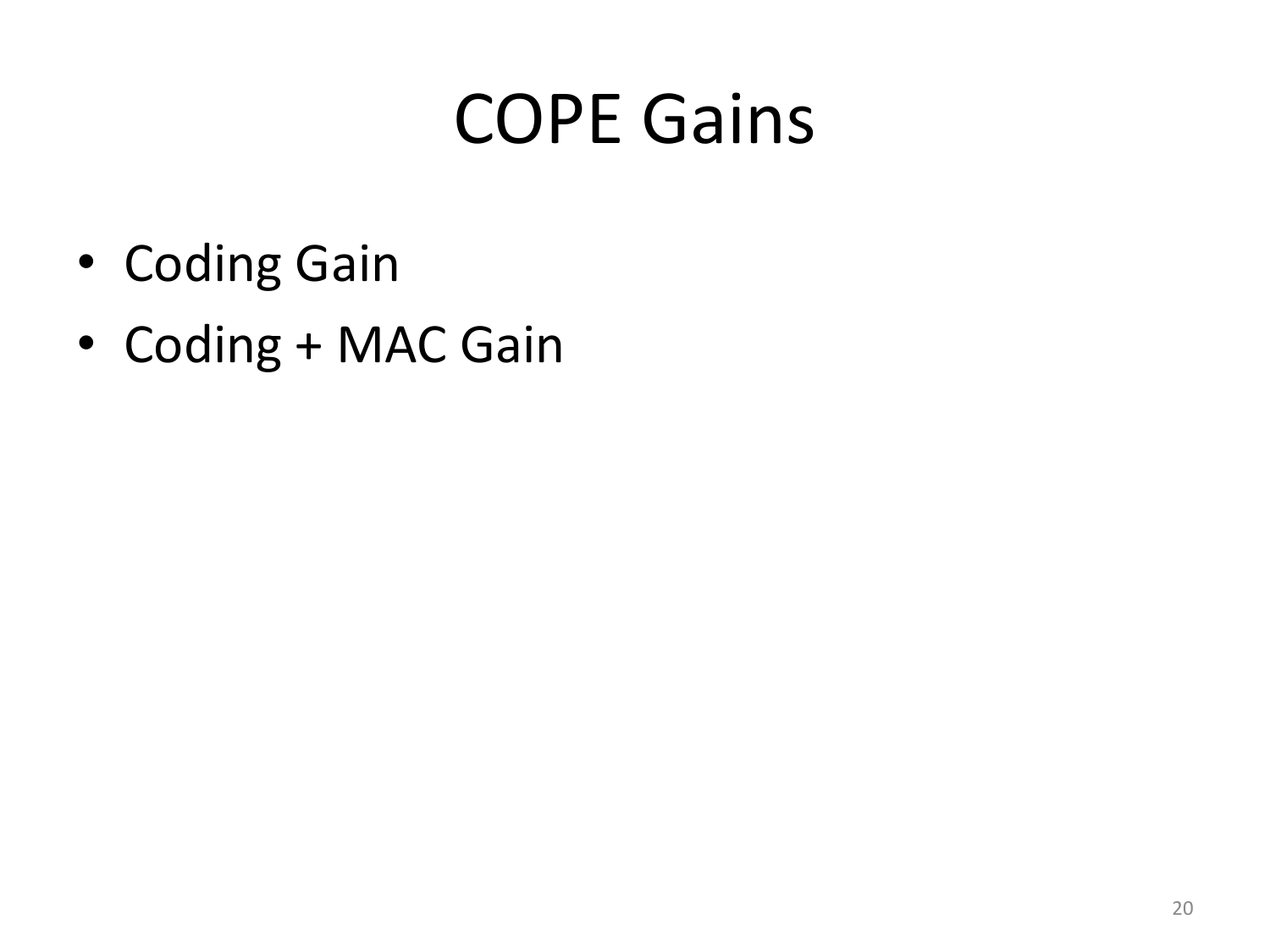## Coding Gain

Number of transmissions required by non-coding approach

Coding Gain =

Minimum number of transmissions used by COPE

Alice & Bob experiment  $-$  Coding gain =  $4/3$  = 1.33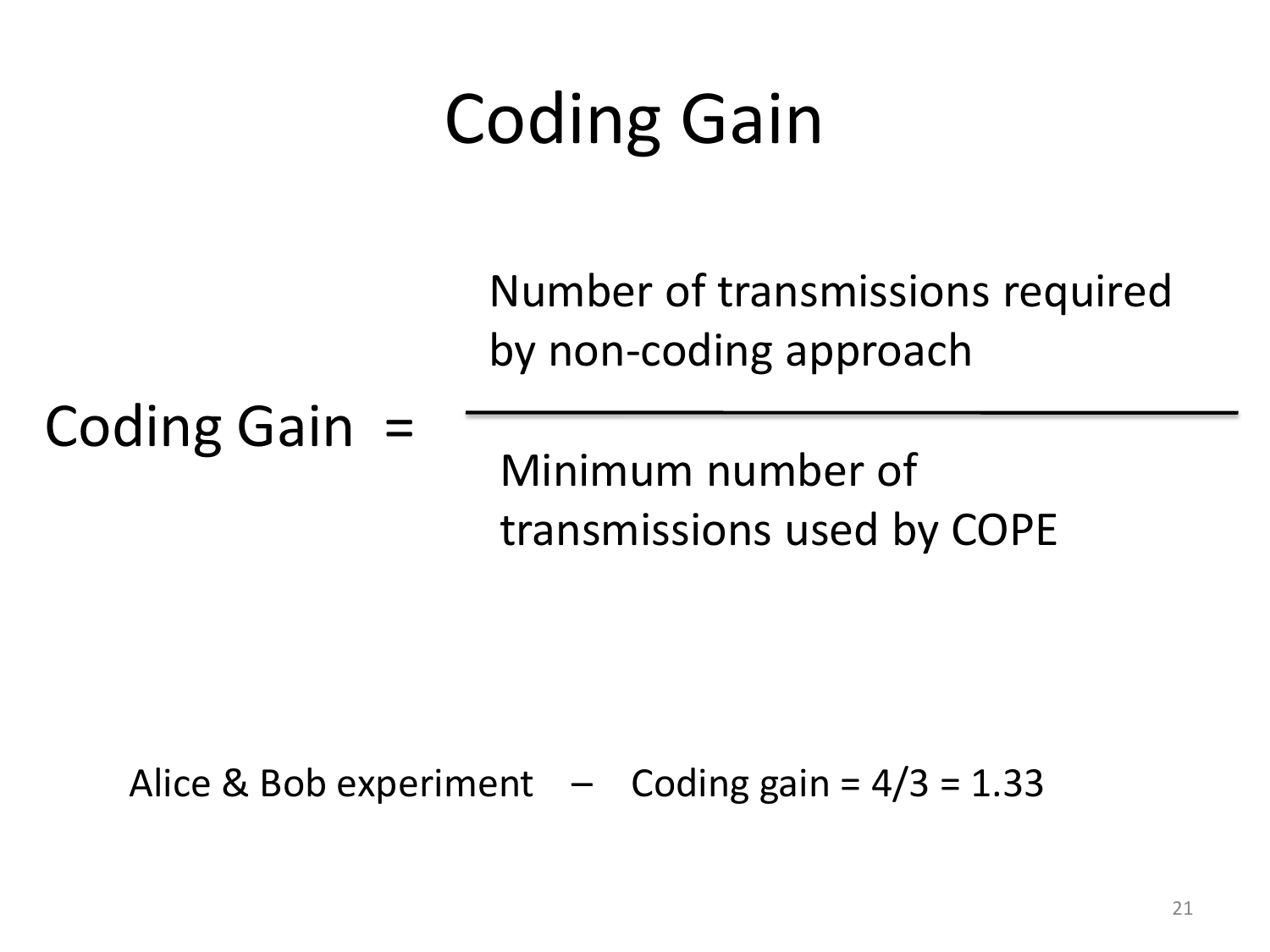## Coding Gain





Coding gain =  $4/3 = 1.33$  Coding gain =  $8/5 = 1.6$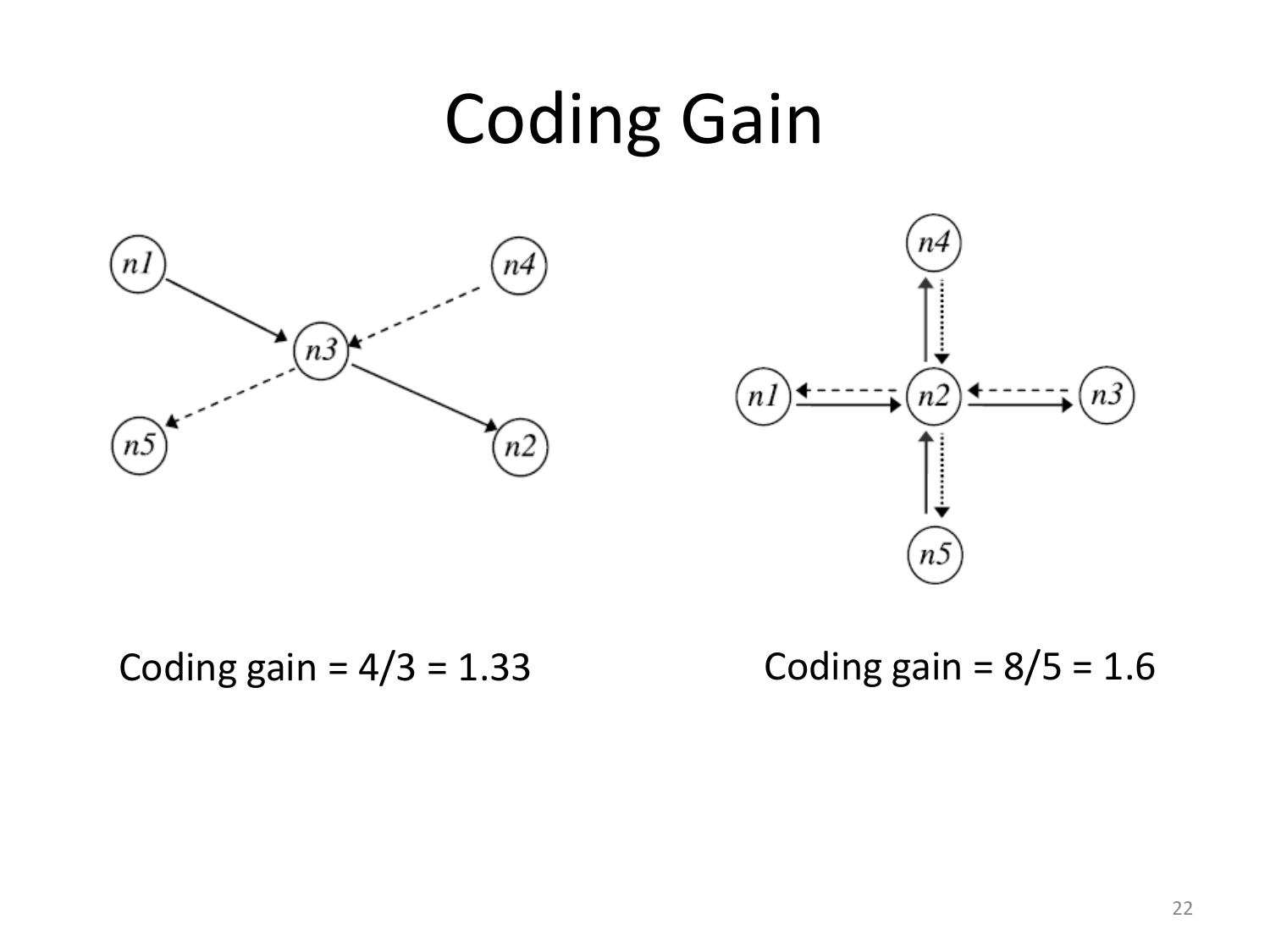

- MAC divides the bandwidth equally between the 3 contending nodes
- The router needs to transmit twice as many packets
- Hence router is a bottleneck
	- Half the packets are dropped as routers queue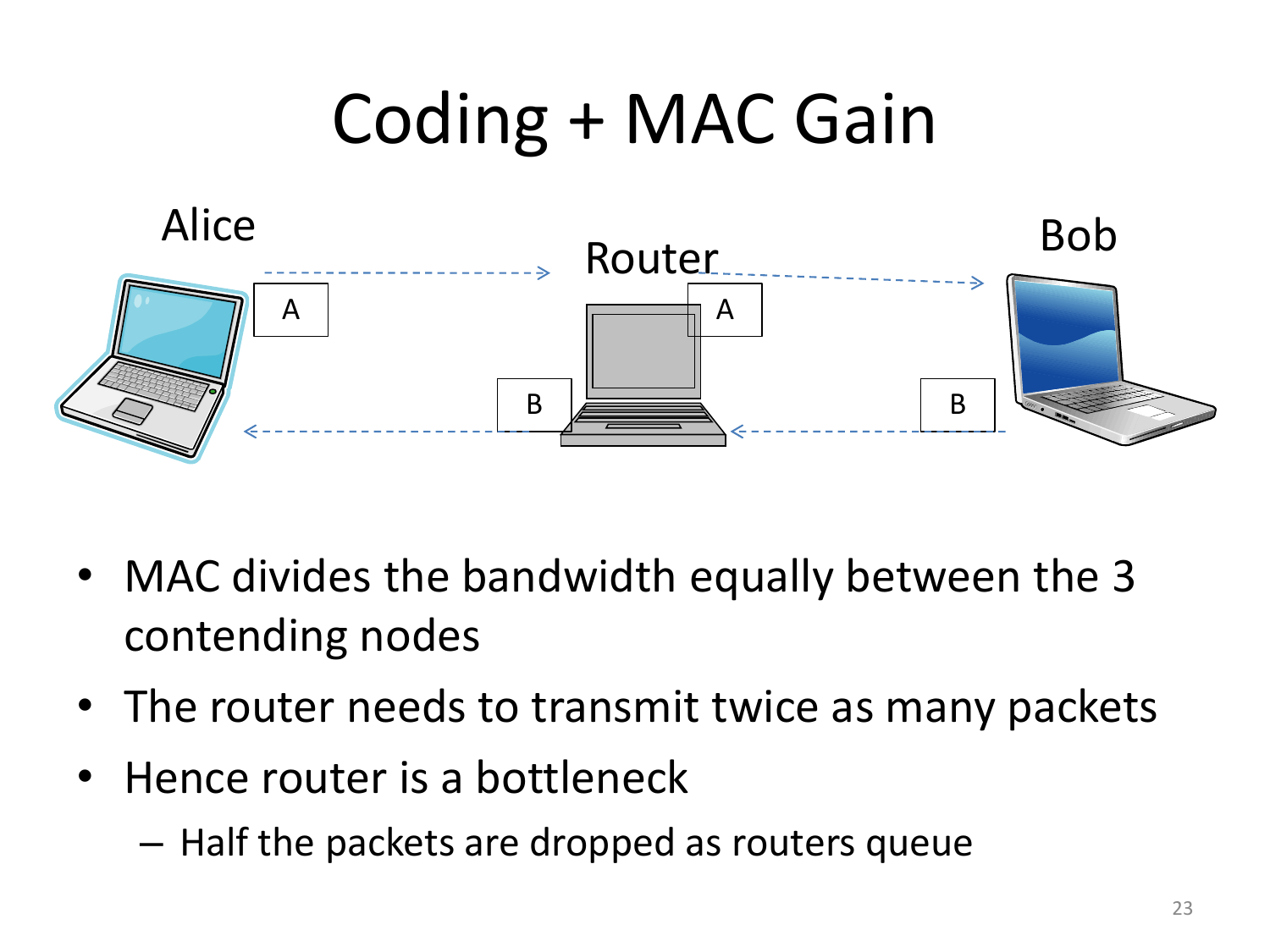

- COPE XOR pairs of packets
	- router drains packets twice as fast

Coding + MAC gain = 2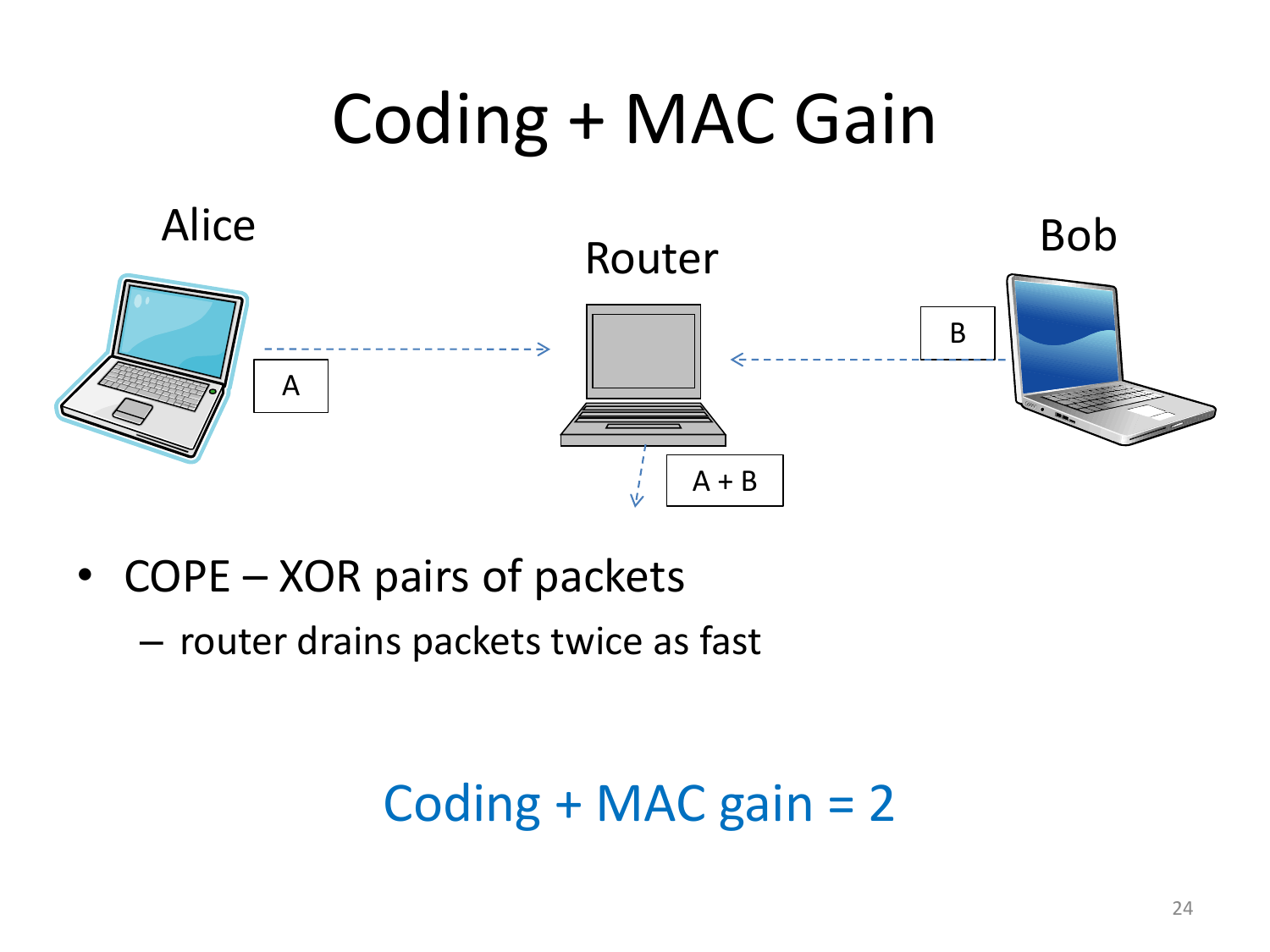• For topologies with single bottleneck

Draining rate with COPE

Coding + MAC Gain =

Draining rate without COPE





Coding + MAC gain =  $2$  Coding + MAC gain =  $4$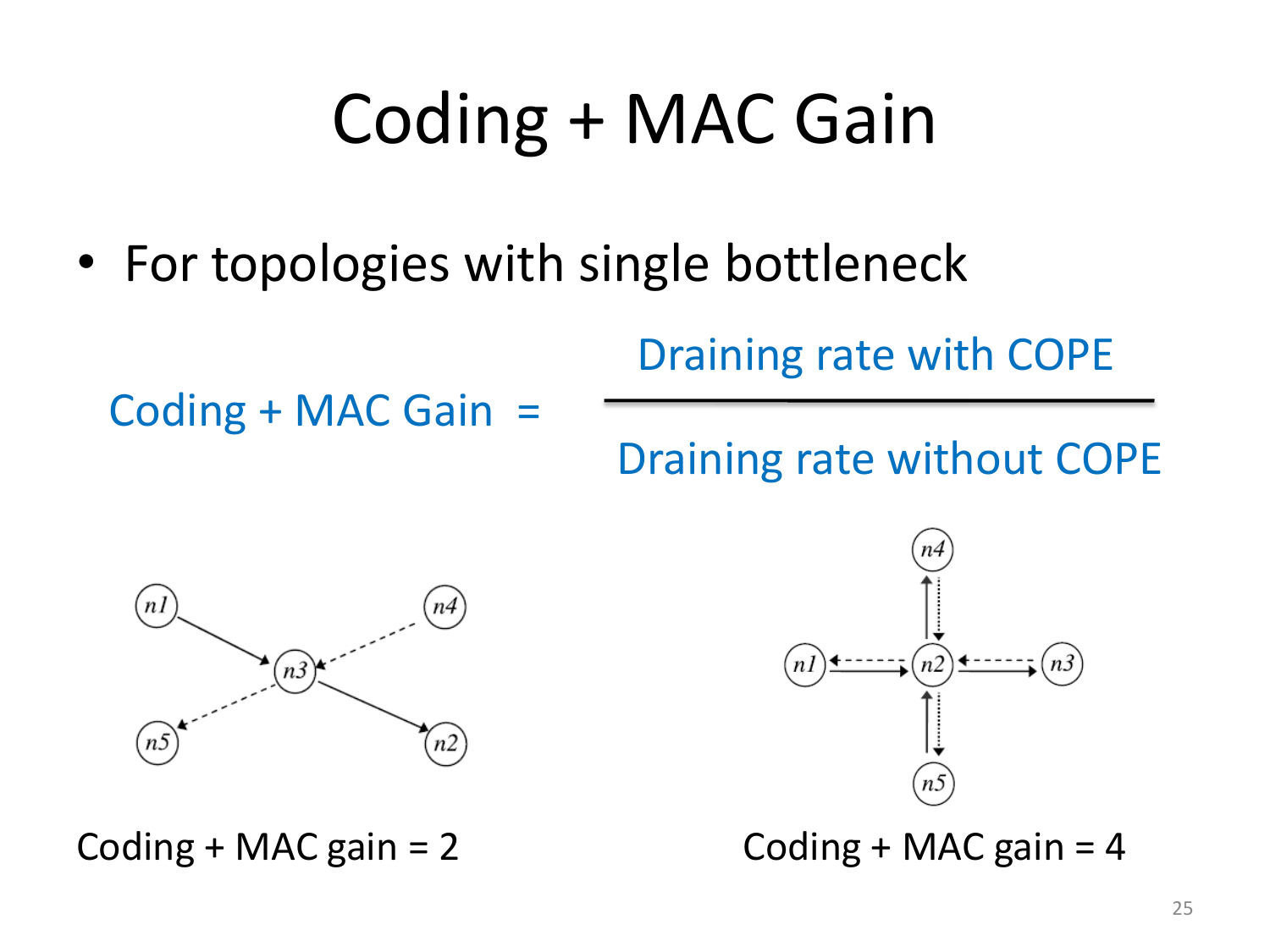• In the presence of opportunistic listening, COPE's maximum Coding + MAC gain is unbounded.

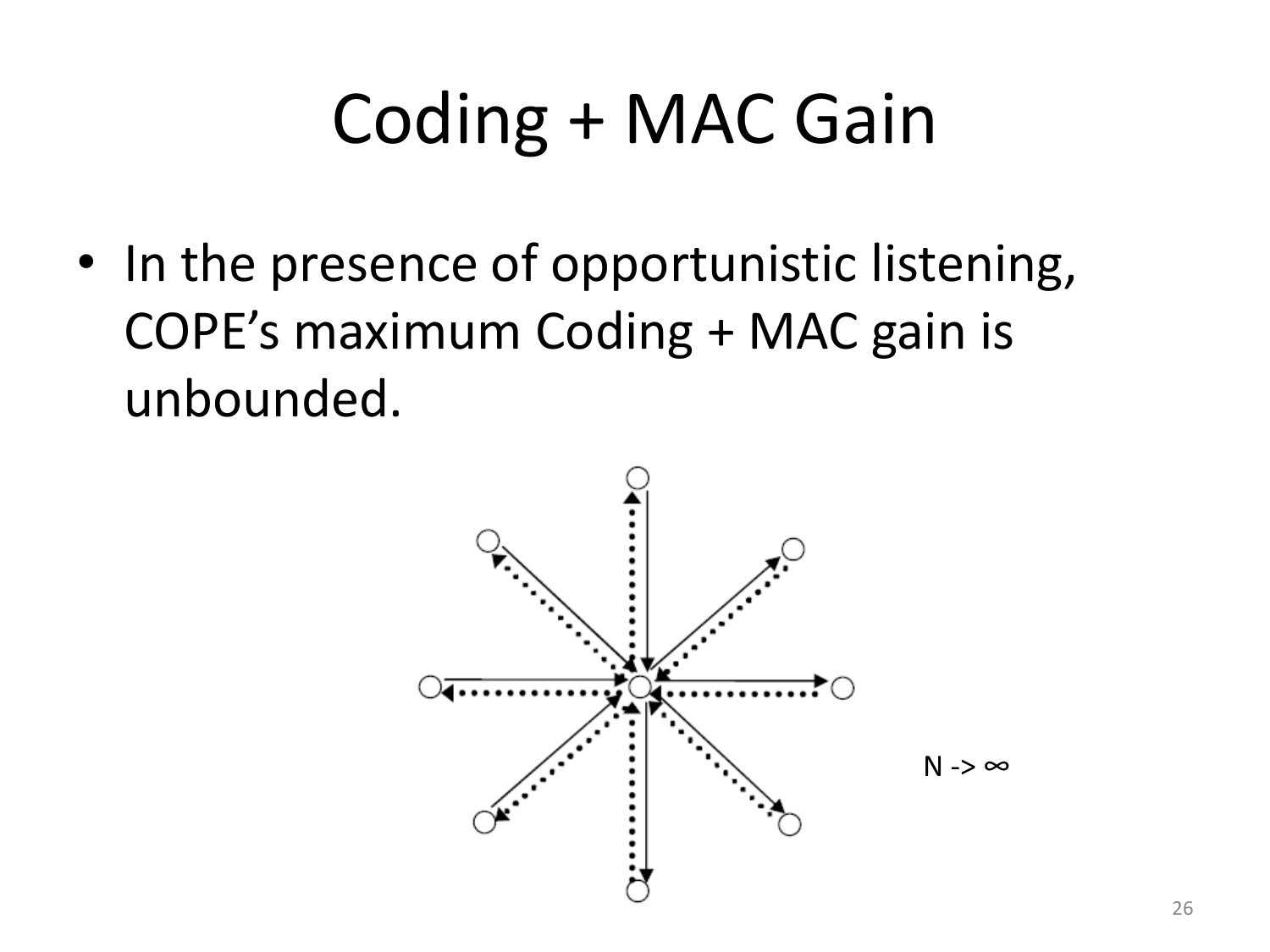# **Outline**

- Design
- Cope Gains
- Making it work
- Implementation details
- Experimental results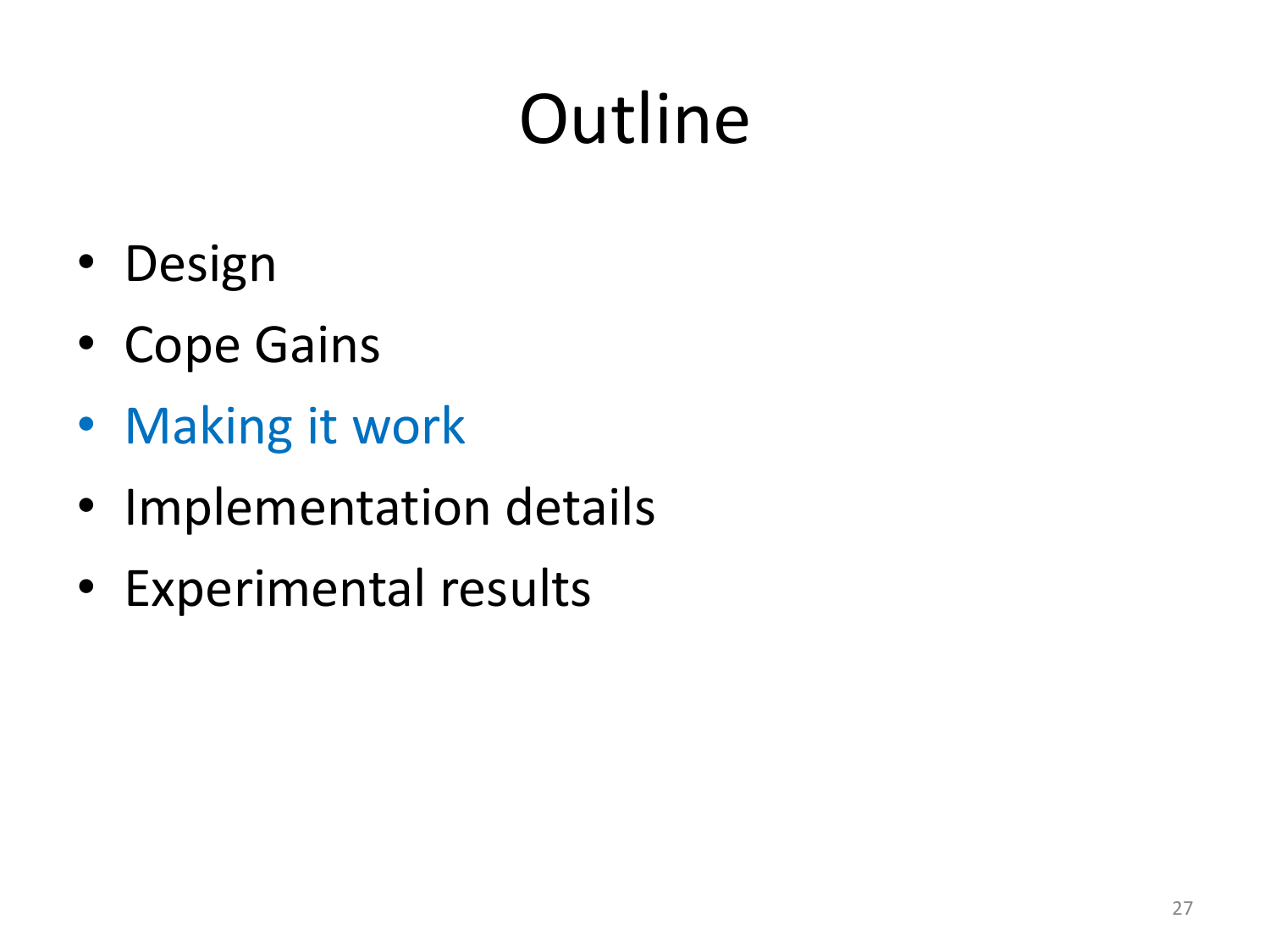# Making it work

- Packet Coding Algorithm
- Packet Decoding
- Pseudo-broadcast
- Hop-by-hop ACKs and Retransmissions
- Preventing TCP packet reordering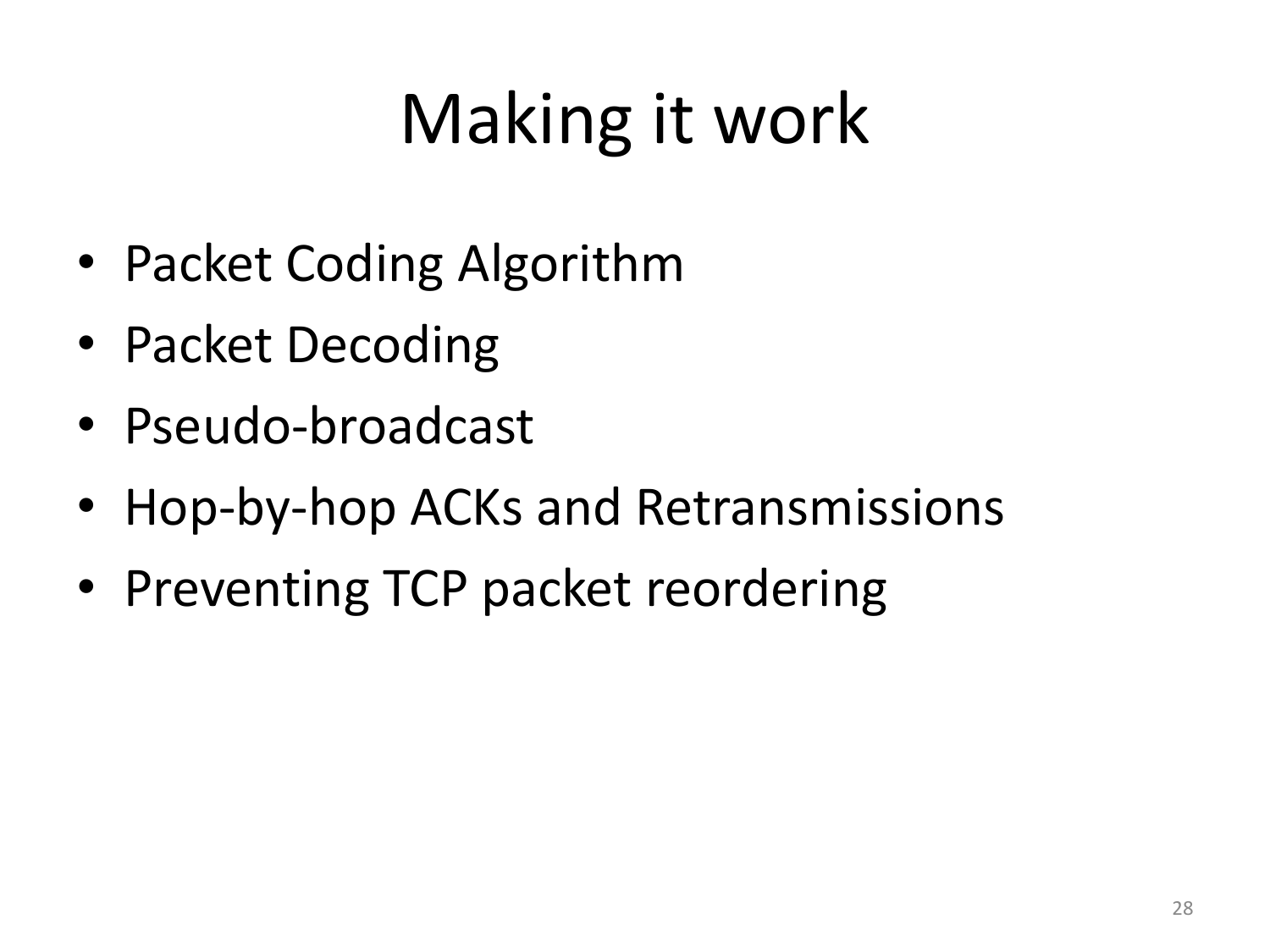# Packet Coding Algorithm

- Never delaying packets
	- Does not wait for additional codable packets to arrive
- Preference to XOR packets of similar lengths – Pad zeros if different lengths
- Maintain two virtual queues per neighbor
	- One for small, one for large packets
- Dequeue the packet at the head of the FIFO – Look only at the head of the virtual queues
- Each neighbor has a high probability of decoding the packet – Threshold probability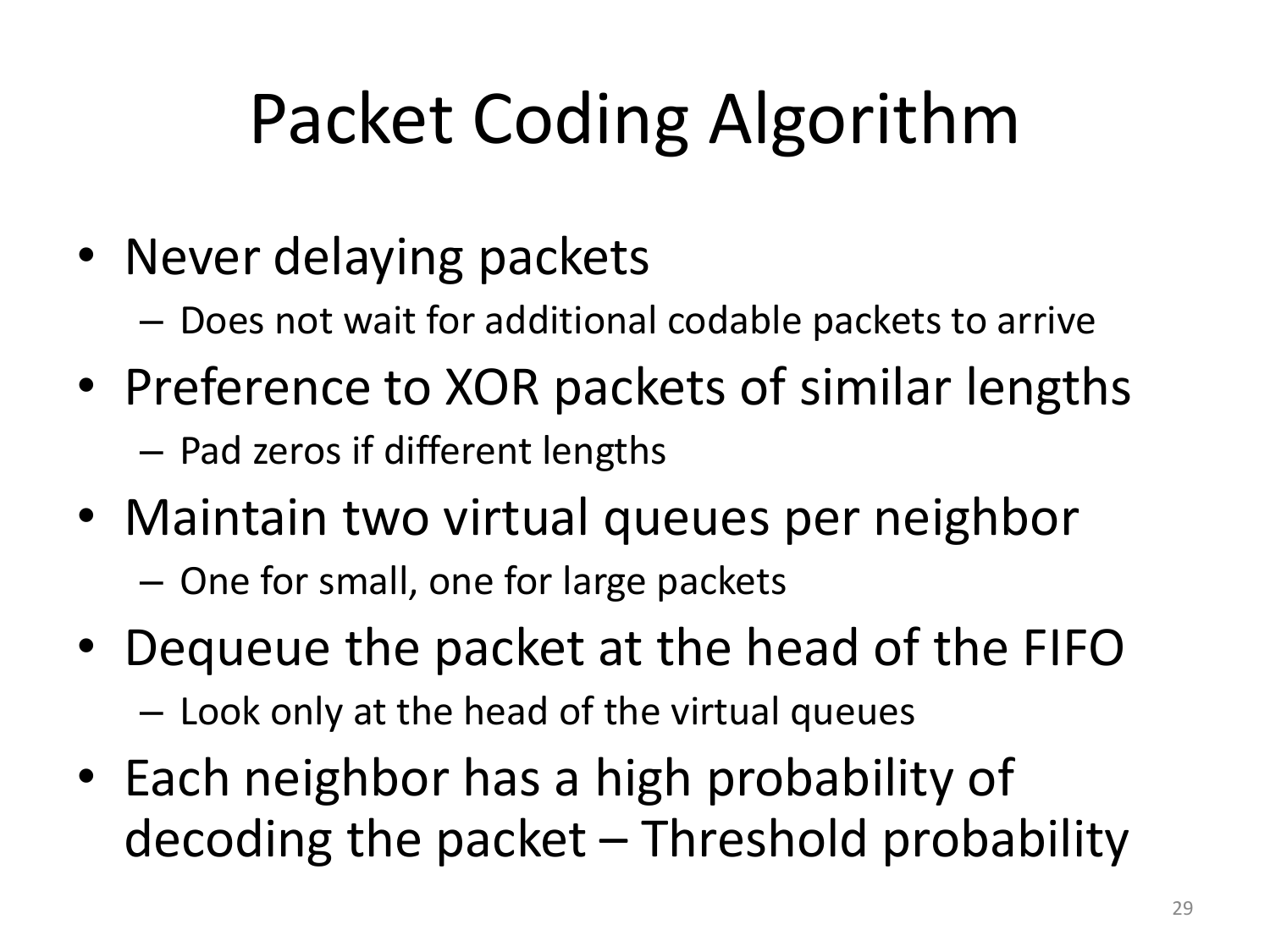## Packet Coding Algorithm

#### 1 Coding Procedure

```
Pick packet p at the head of the output queue.
Natives = \{p\}Nexthops = \{nexthop(p)\}\if size(p) > 100 bytes then
   which queue = 1else
   which queue = 0end if
for Neighbor i = 1 to M do
   Pick packet p_i, the head of virtual queue Q(i, which_queue)if \forall n \in Nexthops \cup \{i\}, Pr[n can decode p \oplus p_i] \geq G then
      p = p \oplus p_iNatives = Natives \cup \{p_i\}Nexthops = Nexthops \cup \{i\}end if
end for
which queue = !which queue
for Neighbor i = 1 to M do
   Pick packet p_i, the head of virtual queue Q(i, which_queue)if \forall n \in Nexthops \cup \{i\}, Pr[n can decode p \oplus p_i] > G then
      p = p \oplus p_iNatives = Natives \cup \{p_i\}Nexthops = Nexthops \cup \{i\}end if
end for
return p
```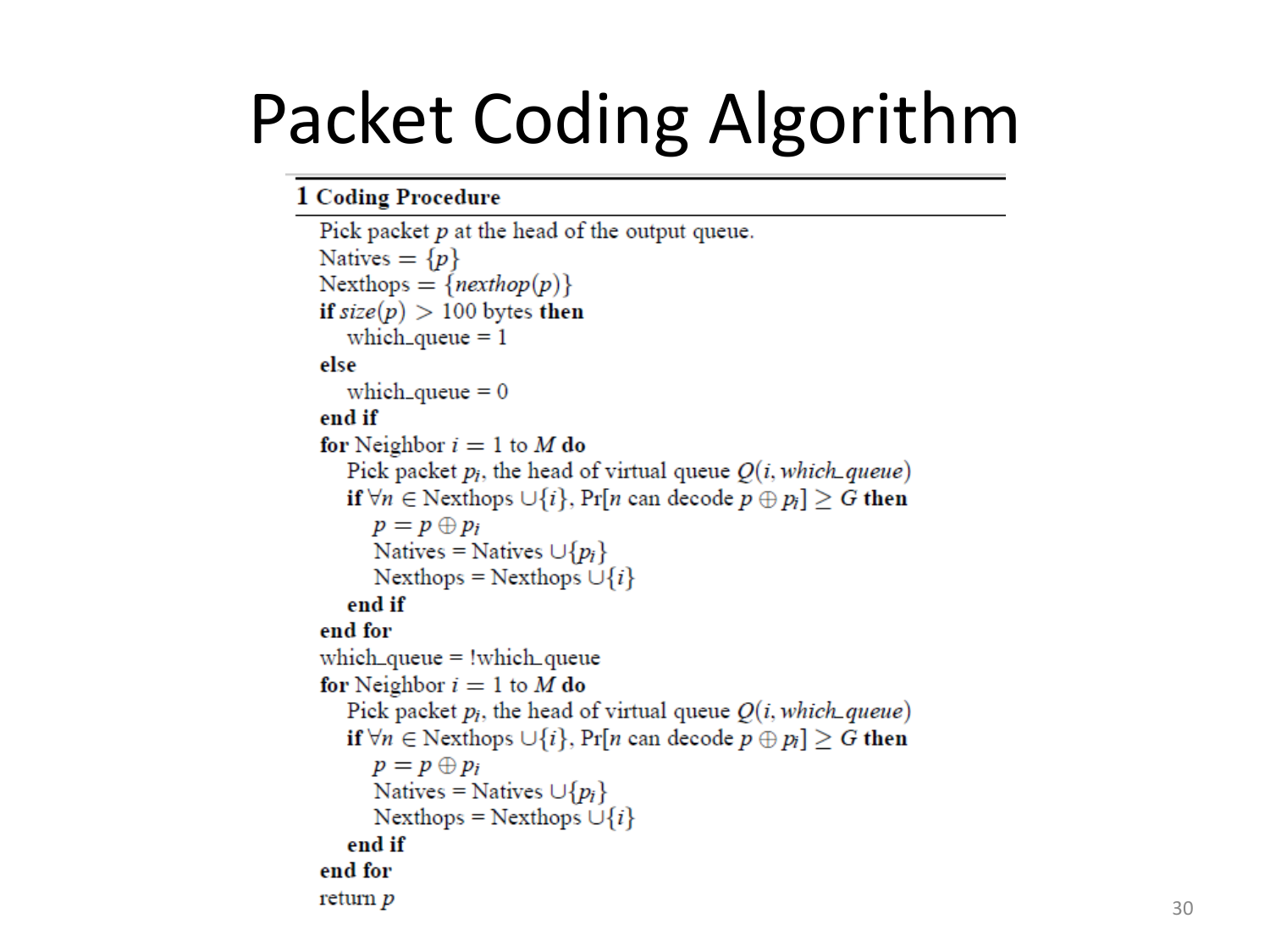## Packet Decoding

- Each node maintains a *Packet Pool* – Packets it received or sent out
- Packets are stored in a hash table keyed on packet id
- Encoded packet with n packets

 $-$  XOR with  $n - 1$  packets from packet pool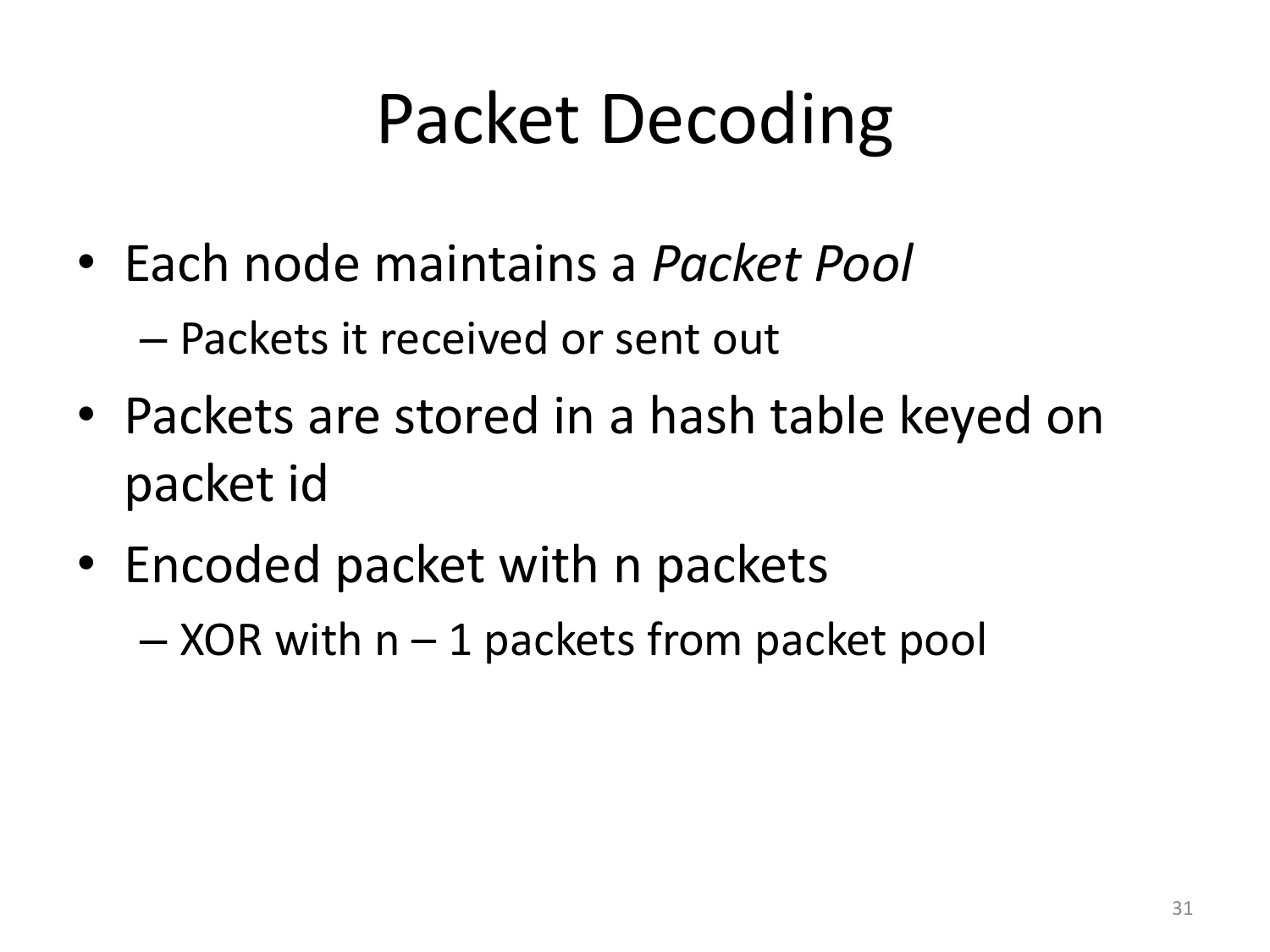### Pseudo-broadcast

- Broadcast
	- No ACKs
	- No retransmissions
	- Poor reliability and lack of back-off
- Unicast
	- ACKed as soon as received
	- Sender back-off exponentially if no ACKs
	- Retransmissions
	- More Reliable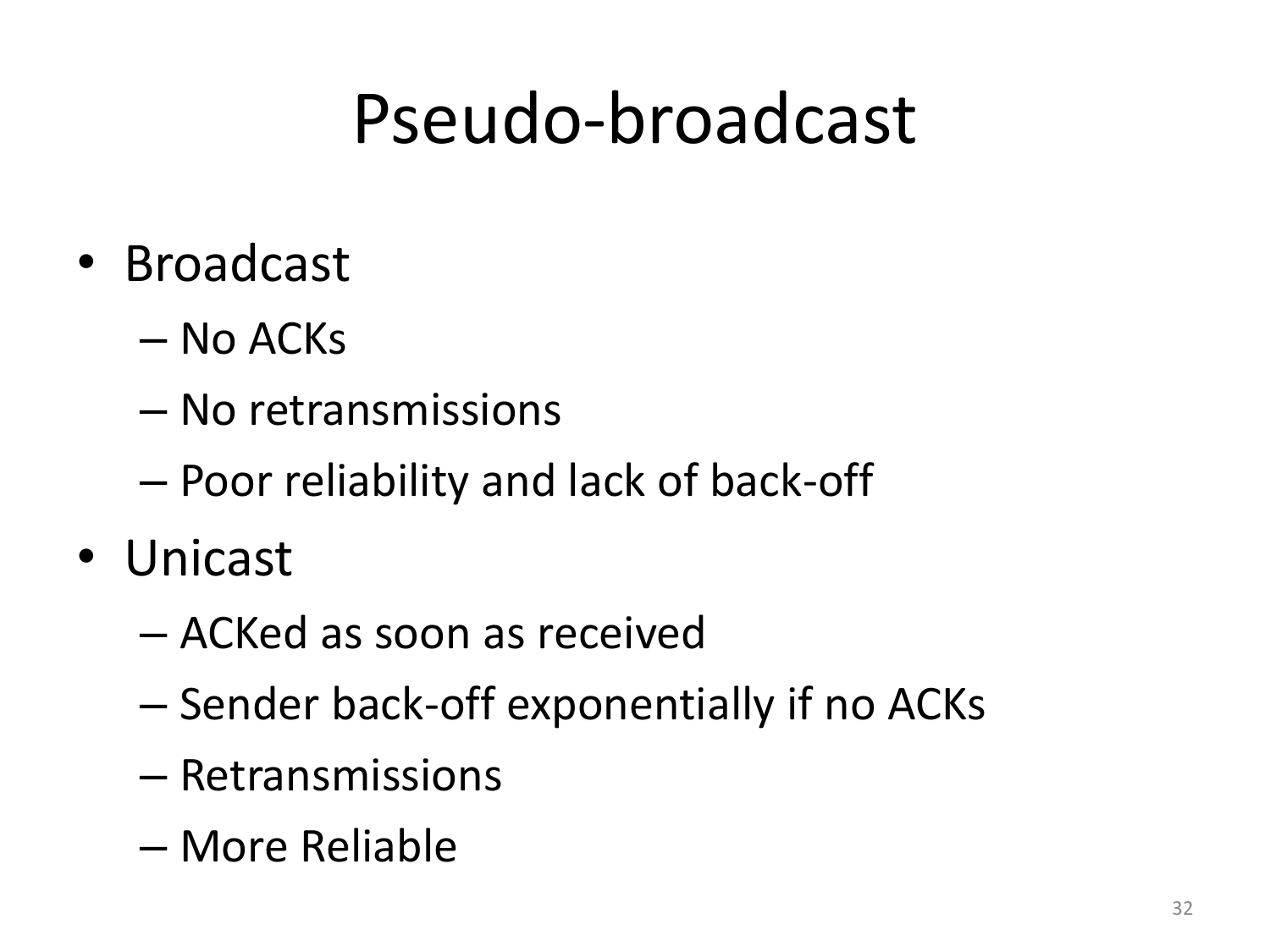### Pseudo-broadcast

- Pseudo-broadcast
	- Unicast packet to one of its recipients
	- That node ACKs and hence the transmission is reliable
	- Since others listen in promiscuous mode they receive the packet as well
	- An XOR header is added after the link-layer header listing all next hops
		- Each node checks the XOR header if it is a recipient and processes the packet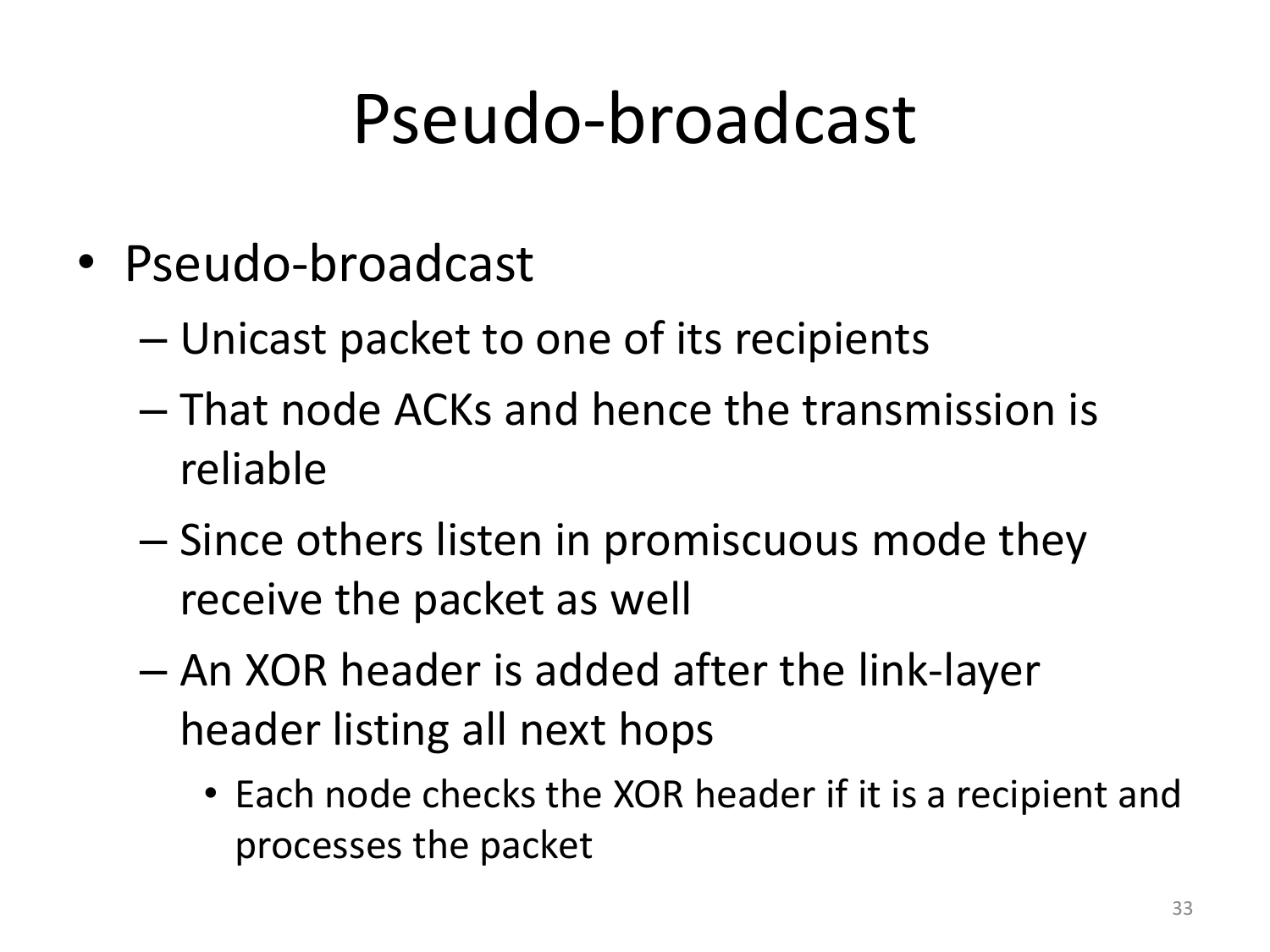### Hop-by-hop ACKs and Retransmissions

- Encoded packets require all next hops to ack the receipt of the associated native packet
	- Only one node ACKs (pseudo-broadcast)
	- There is still a probability of loss to other next hops
	- Hence, each node ACKs the reception of native packet
	- If not-acked, retransmitted, potentially encoded with other packets
	- Overhead highly inefficient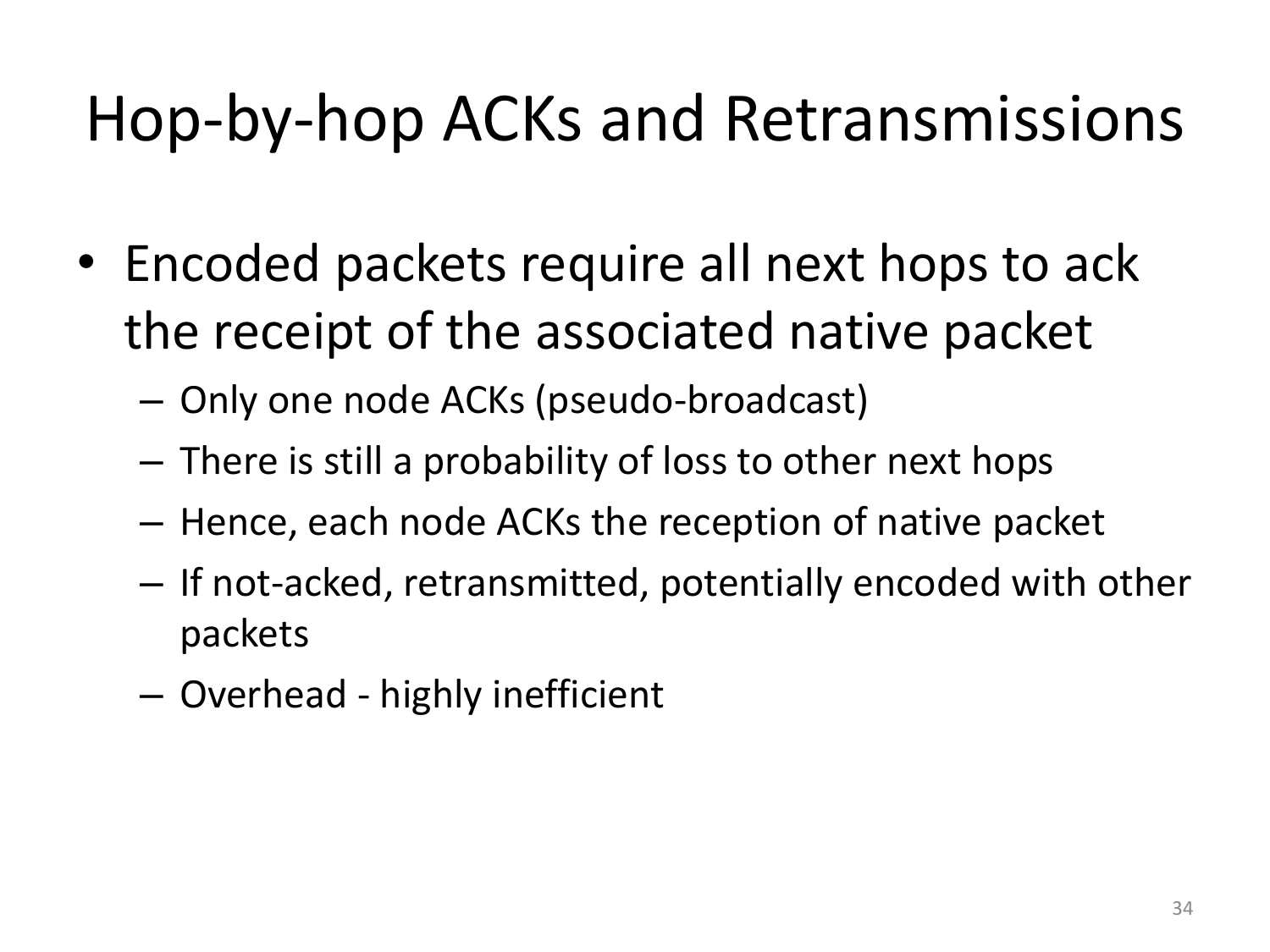### Hop-by-hop ACKs and Retransmissions

- Asynchronous ACKs and Retransmissions
	- Cumulatively ACK every T<sub>a</sub> seconds
	- If a packet is not ACKed in T<sub>a</sub> seconds, retransmitted
	- Piggy-back ACKs in COPE header of data packets
	- If no data packets, send periodic control packets (same packets as reception reports)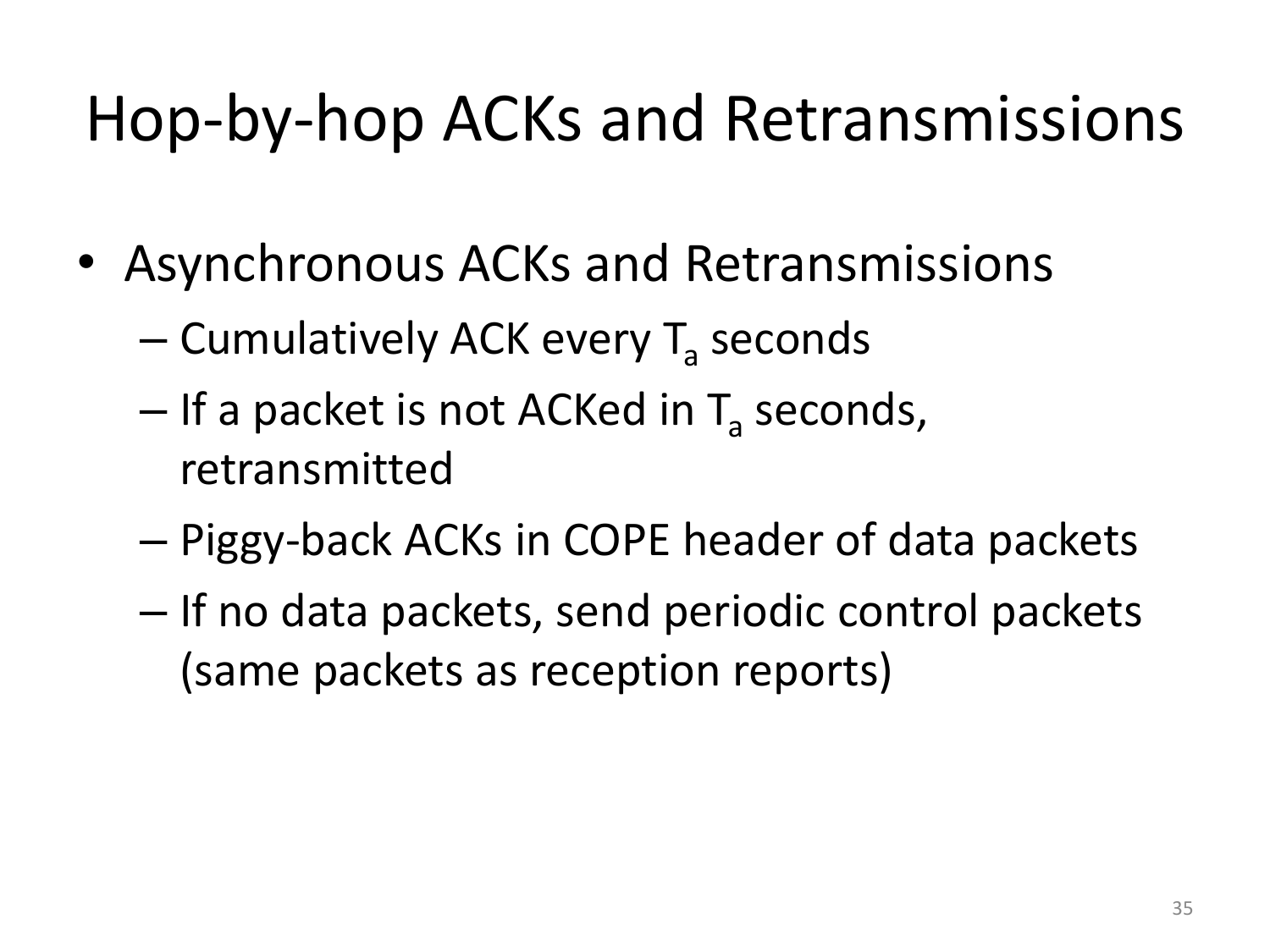## Preventing TCP Packet Reordering

• Asynchronous ACKs can cause packet reordering

– TCP can take this as a sign of congestion

- Ordering agent
	- Ensures TCP packets are delivered in order
	- Maintains packet buffer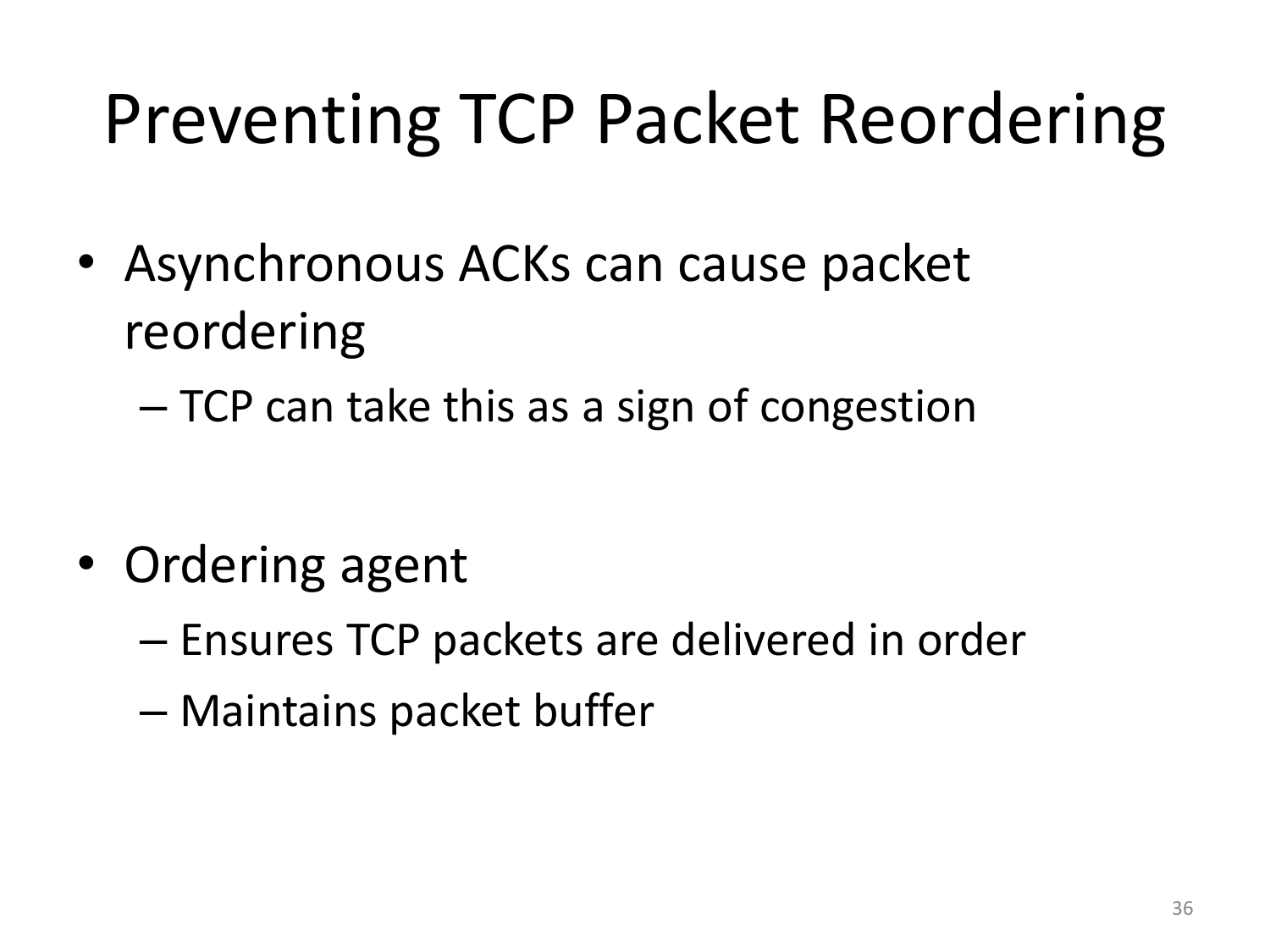# **Outline**

- Design
- Cope Gains
- Making it work
- Implementation details
- Experimental results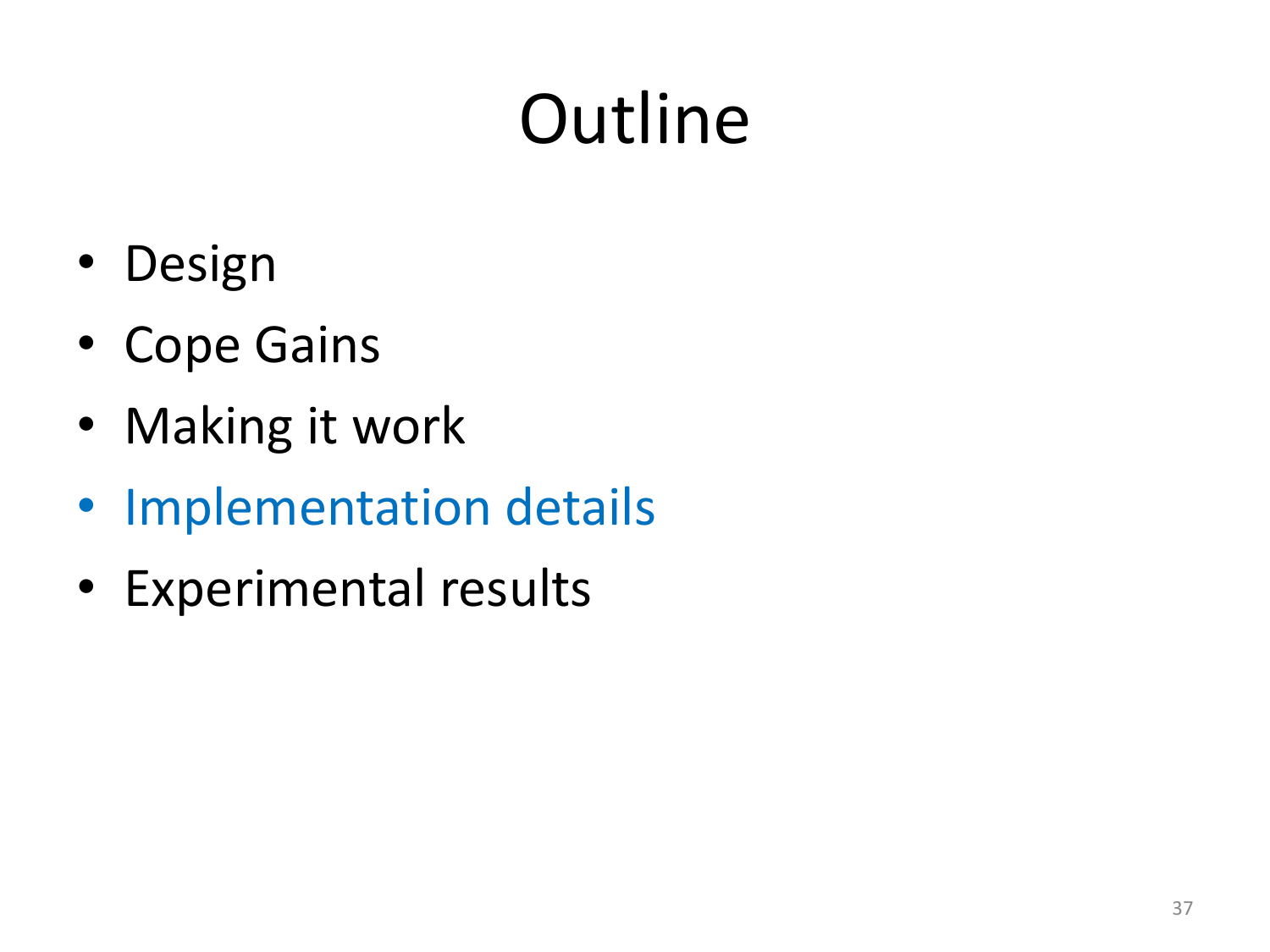### Packet Format

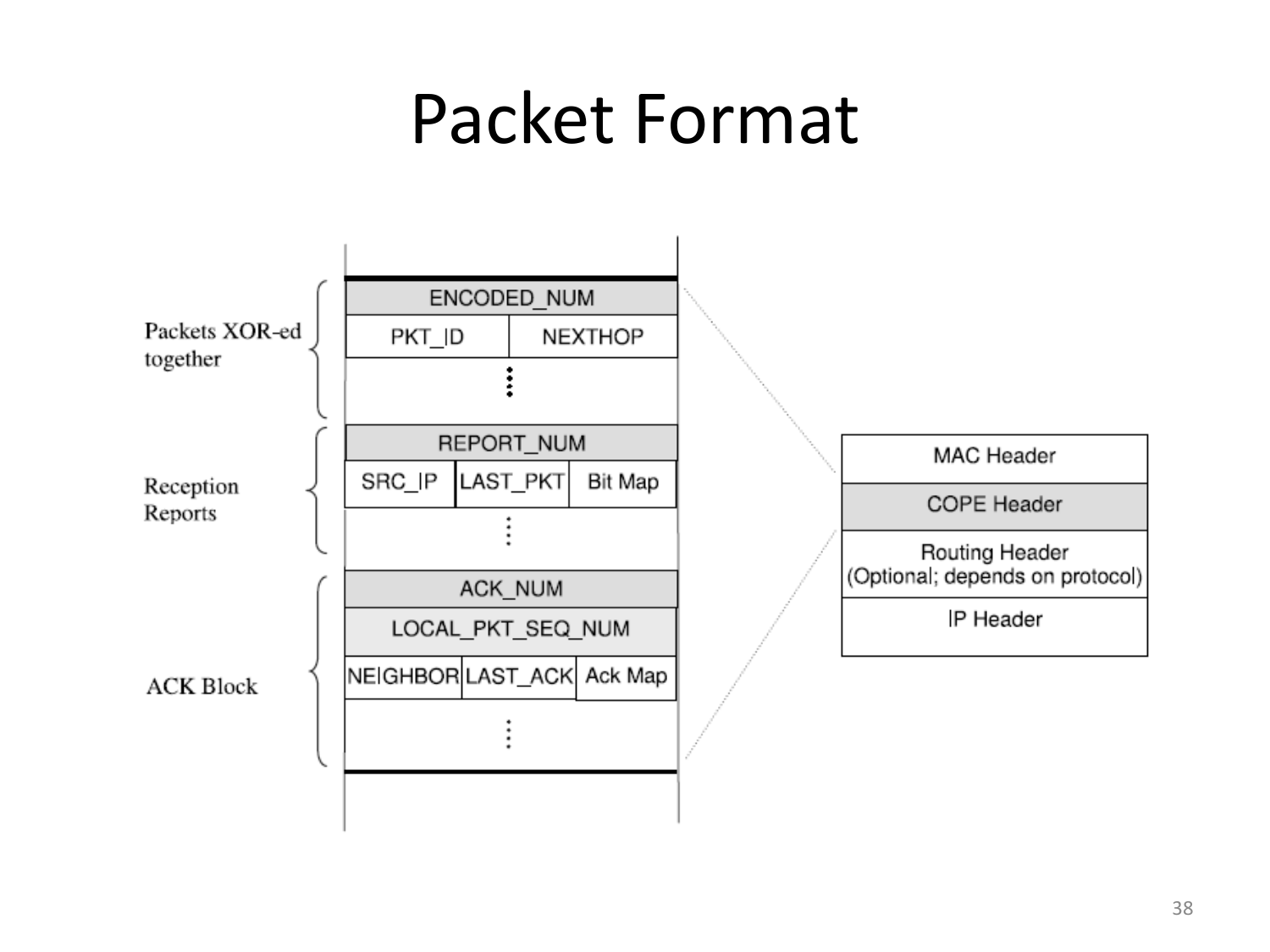### Control flow - Sender

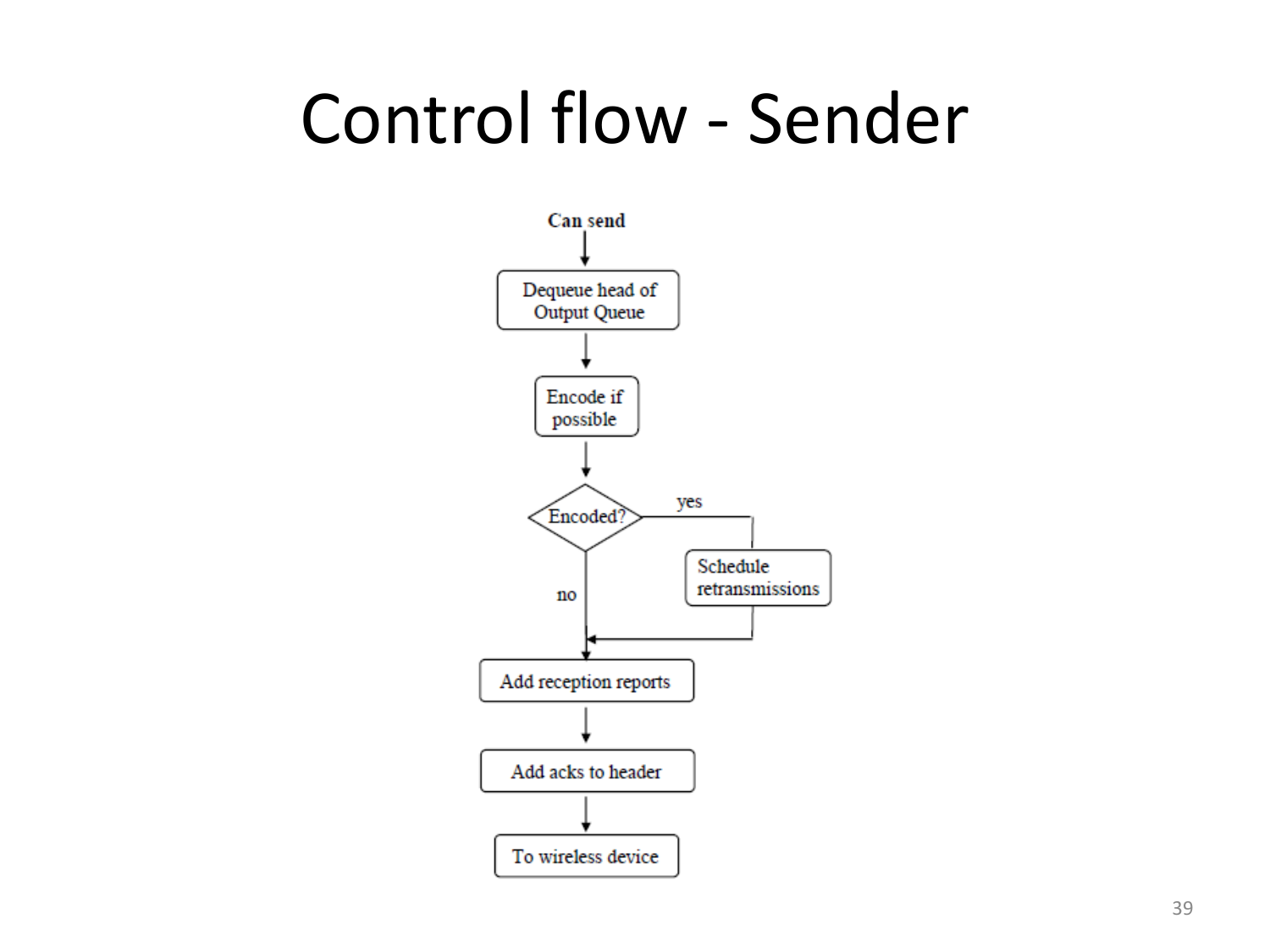### Control flow - Receiver

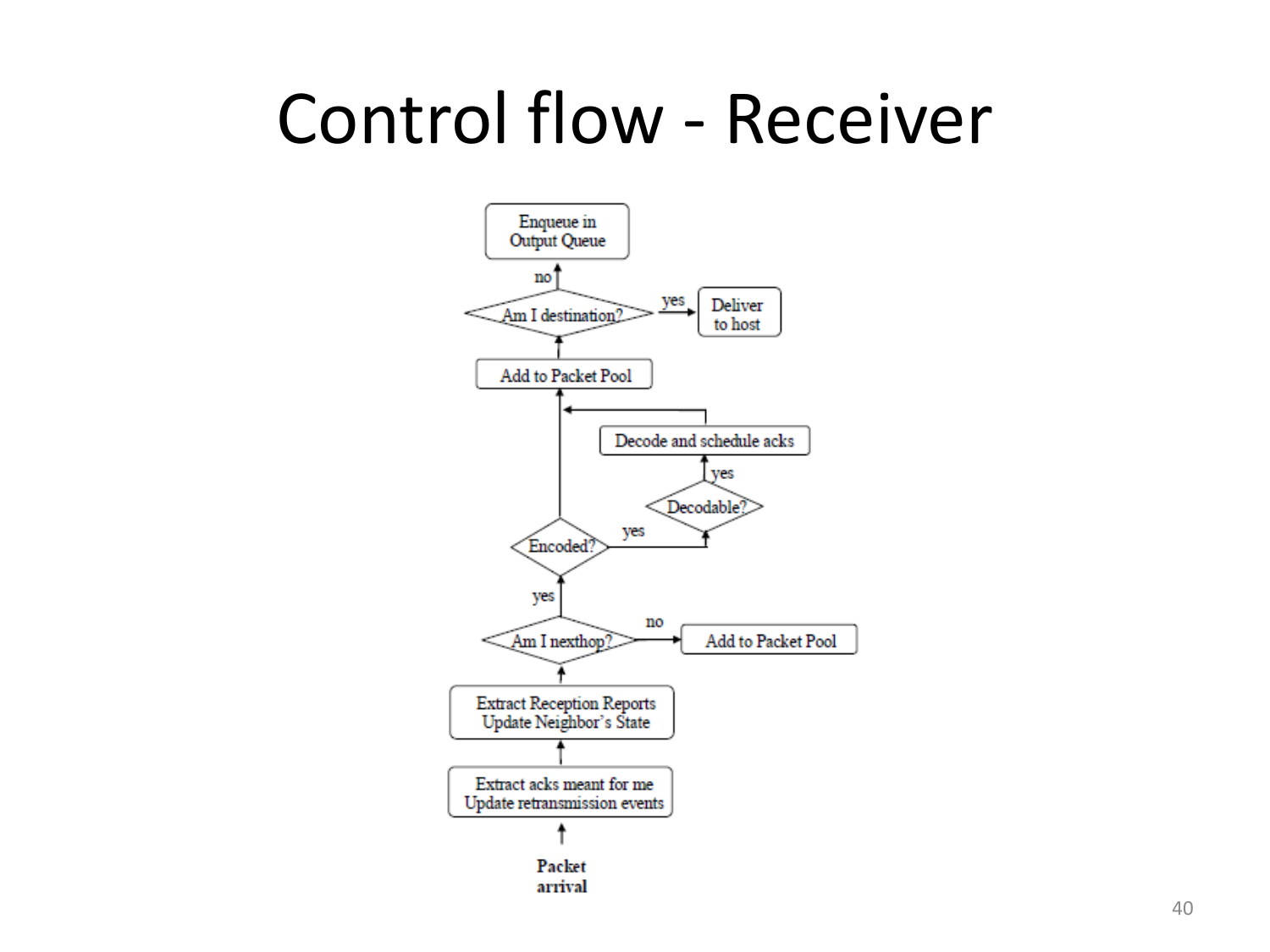# **Outline**

- Design
- Cope Gains
- Making it work
- Implementation details
- Experimental results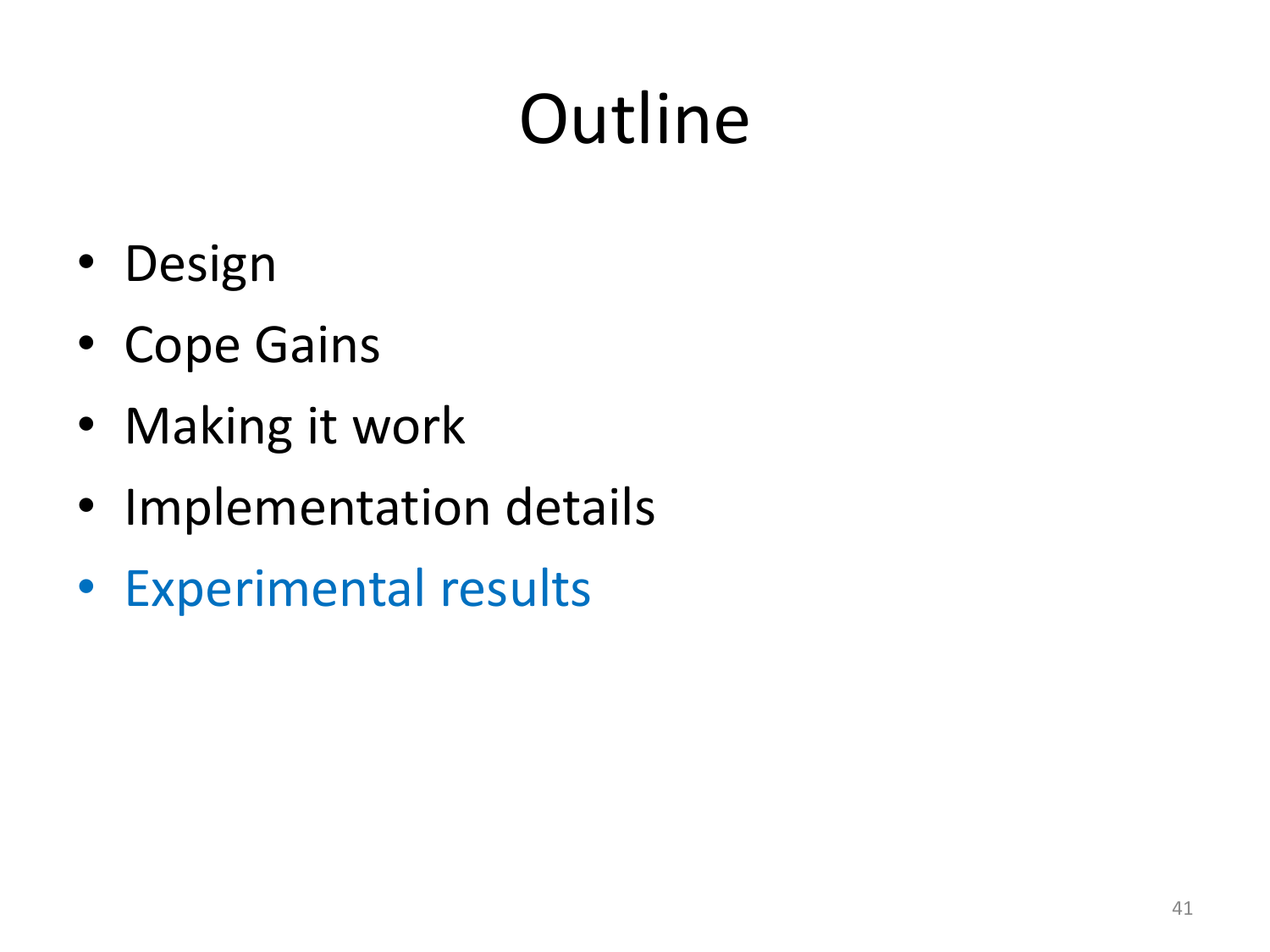# Testbed

- 20 nodes
	- Path between nodes are 1 to 6 hops in length
	- 802.11a with a bit-rate of 6Mb/s
- Software
	- Linux and click toolkit
	- User daemon and exposes a new interface
	- Applications use this interface
		- No modification to application is necessary
- Traffic model
	- *udpgen* to generate UDP traffic
	- *ttcp* to generate TCP traffic
	- Poisson arrivals, Pareto file size distribution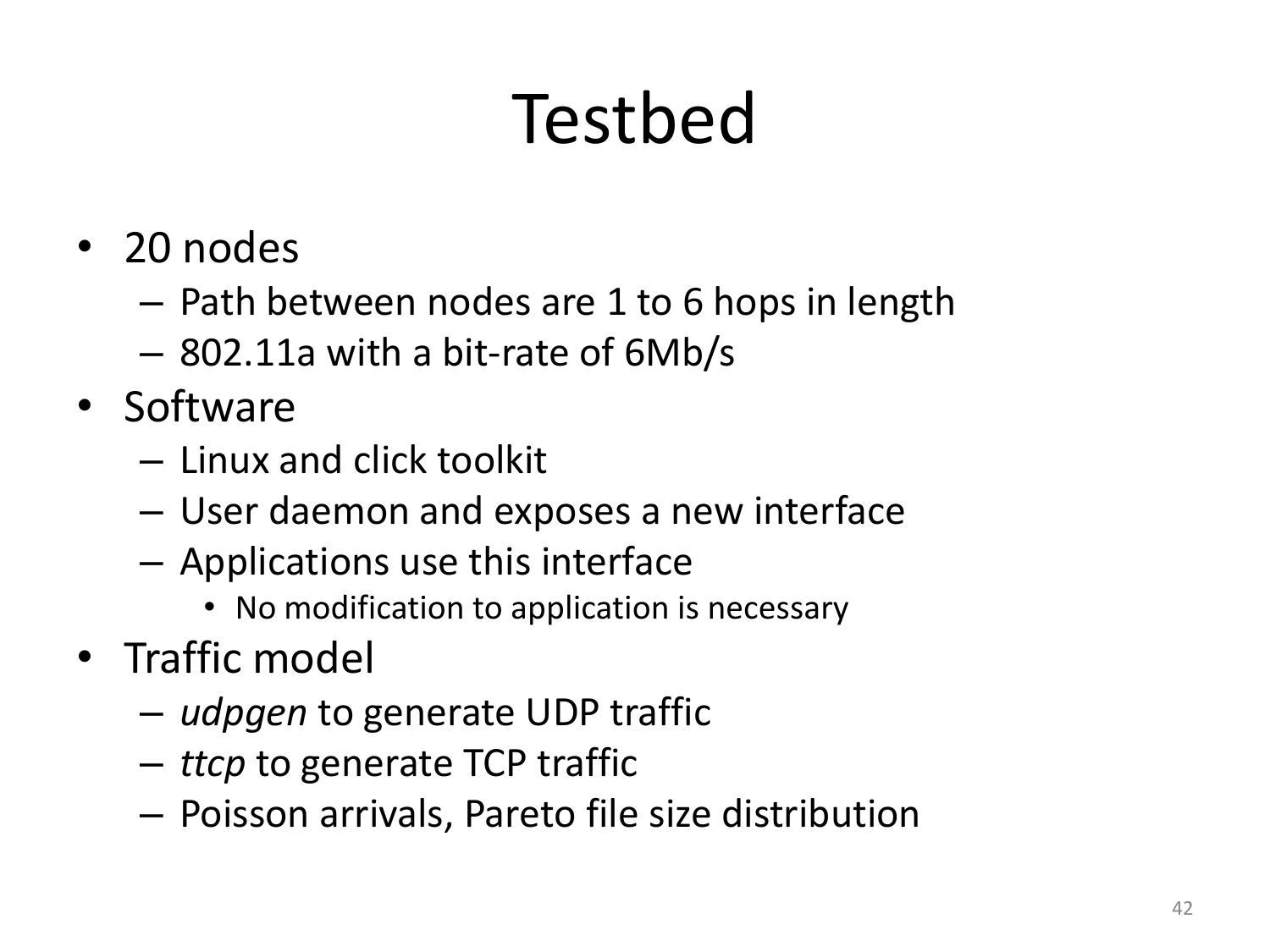## **Metrics**

- Network throughput
	- Total end-to-end throughput (sum of throughput of all flows in a network)
- Throughput gain
	- The ratio of measured throughput with and without COPE
	- Calculate from two consecutive experiments, with coding turned on and off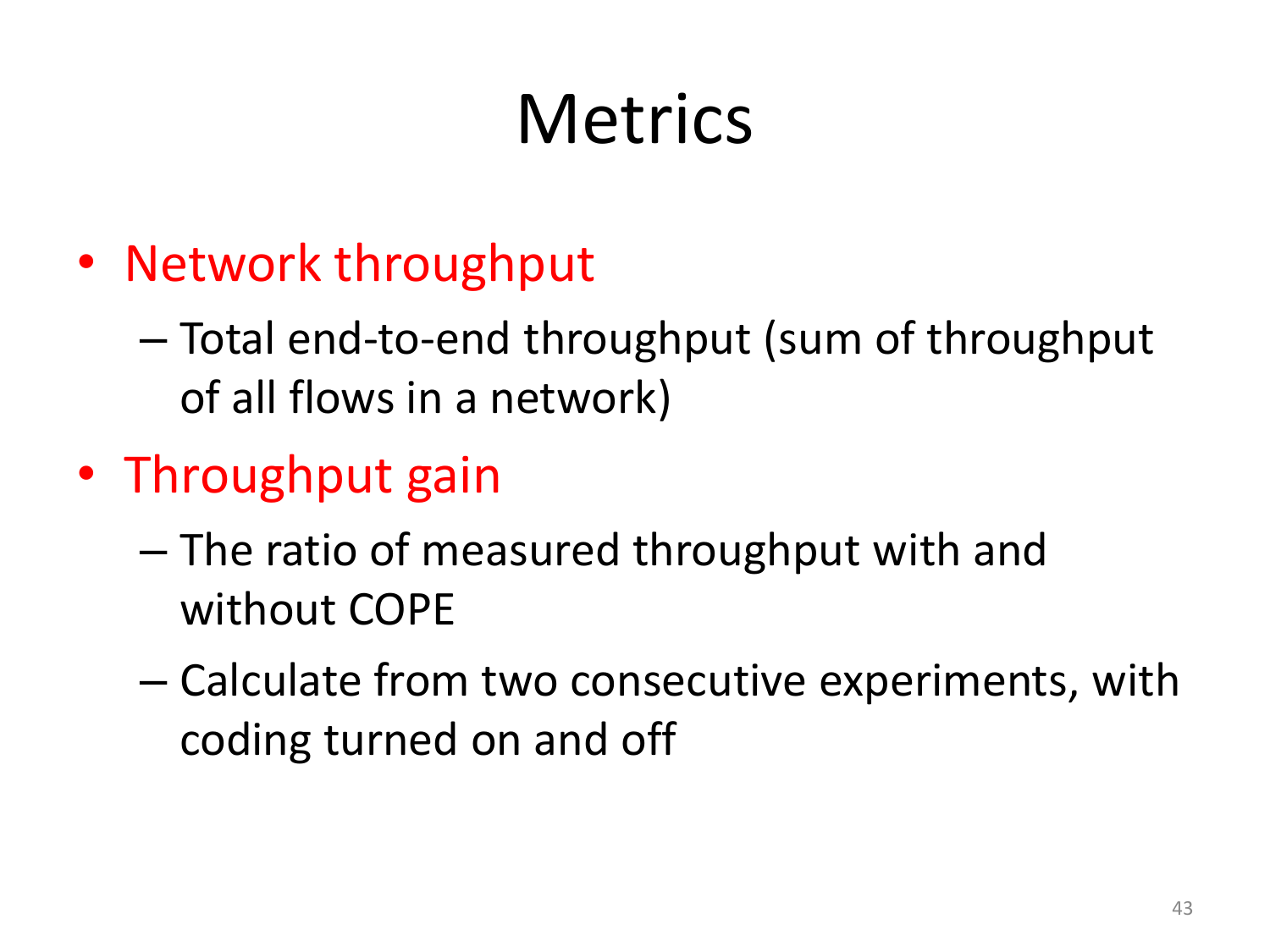## Long-lived TCP flows







- Close to coding gain
	- TCP backs-off due to congestion control
	- To match the draining rate at the bottleneck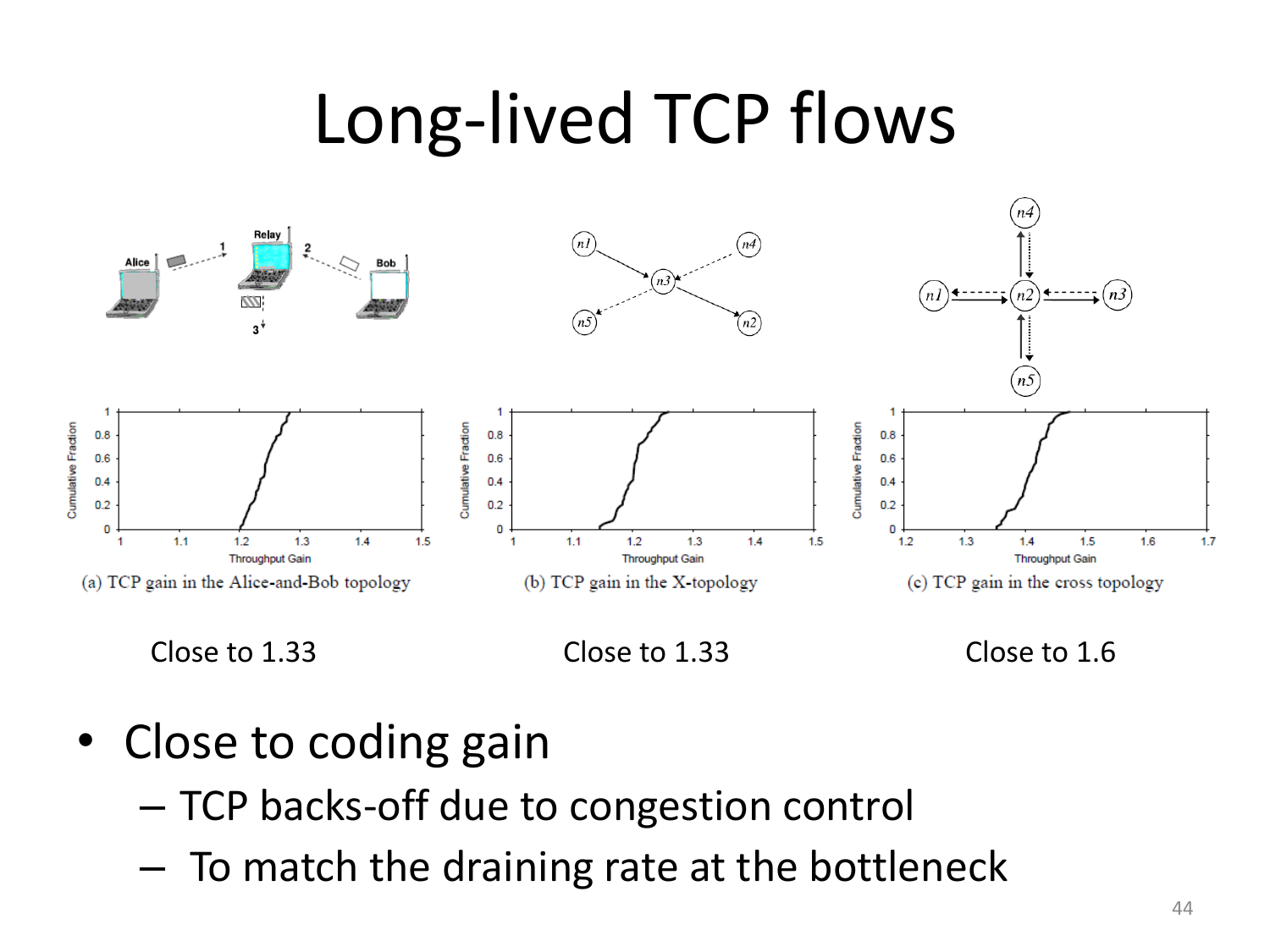### Long-lived UDP flows



- Close to Coding + MAC gain
	- XOR headers add small overhead (5-8%)
	- The difference is also due to imperfect overhearing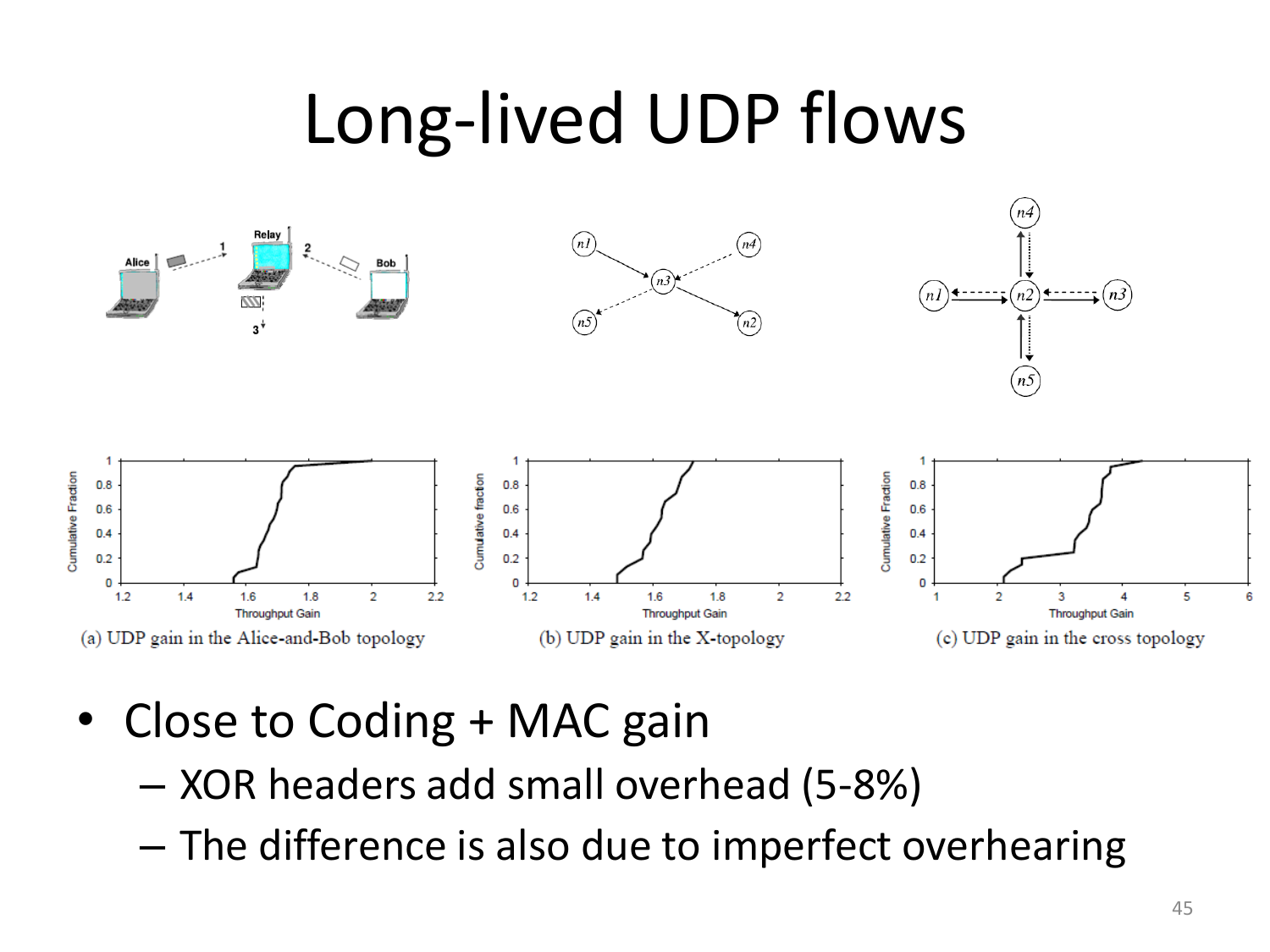## Ad-hoc network - TCP

- TCP flows
	- Arrive according to Poisson process
	- Pick sender and receiver randomly
	- Transfer files (size Pareto distribution)
- Does not show any significant improvement – TCP's reaction to collision-related losses
	- Hidden terminals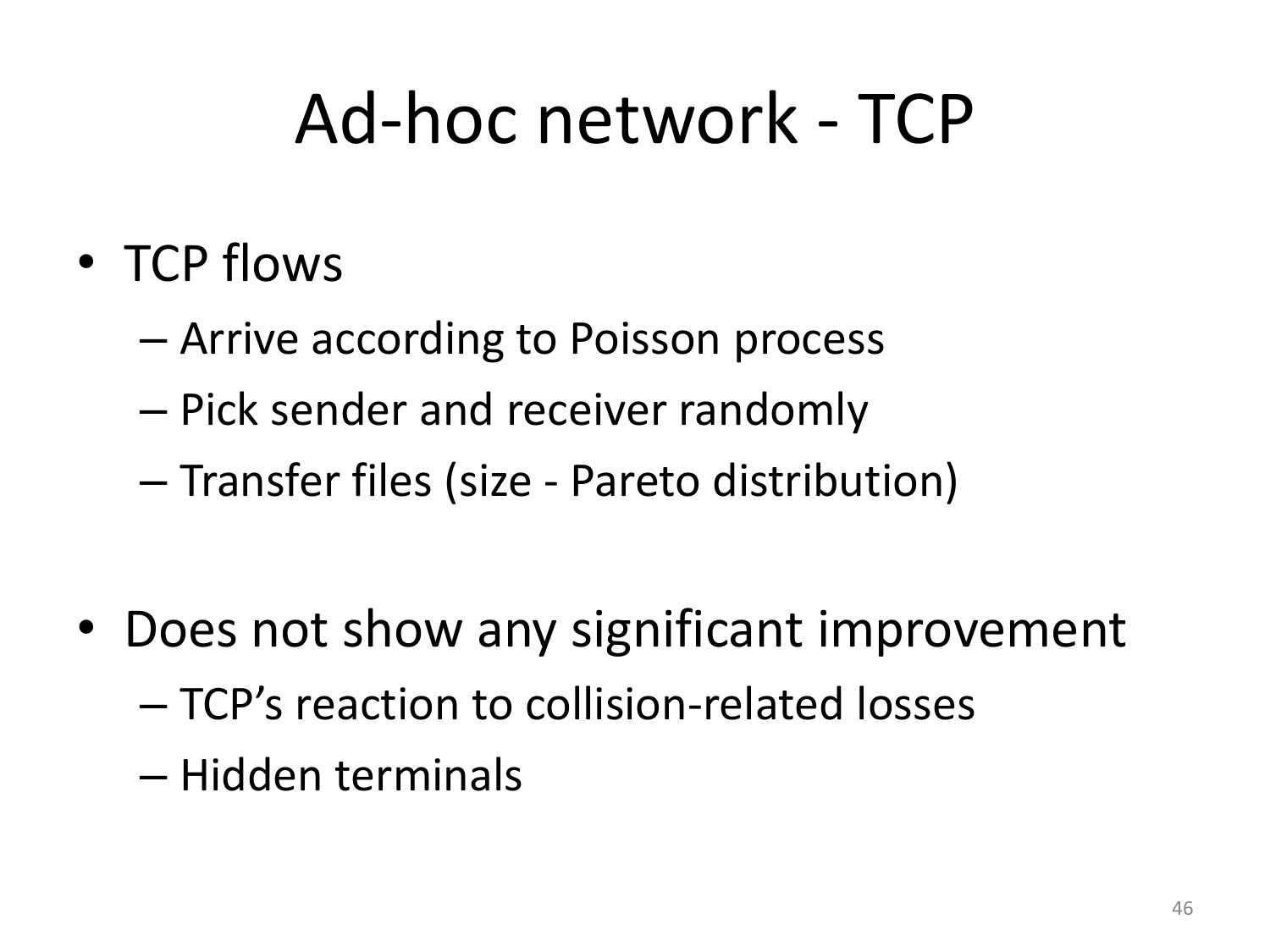### Ad-hoc network - TCP



• Even with 15 MAC retries, 14% loss

– Due to hidden terminals

• Bottleneck never see enough traffic to make use of coding

– Few coding opportunities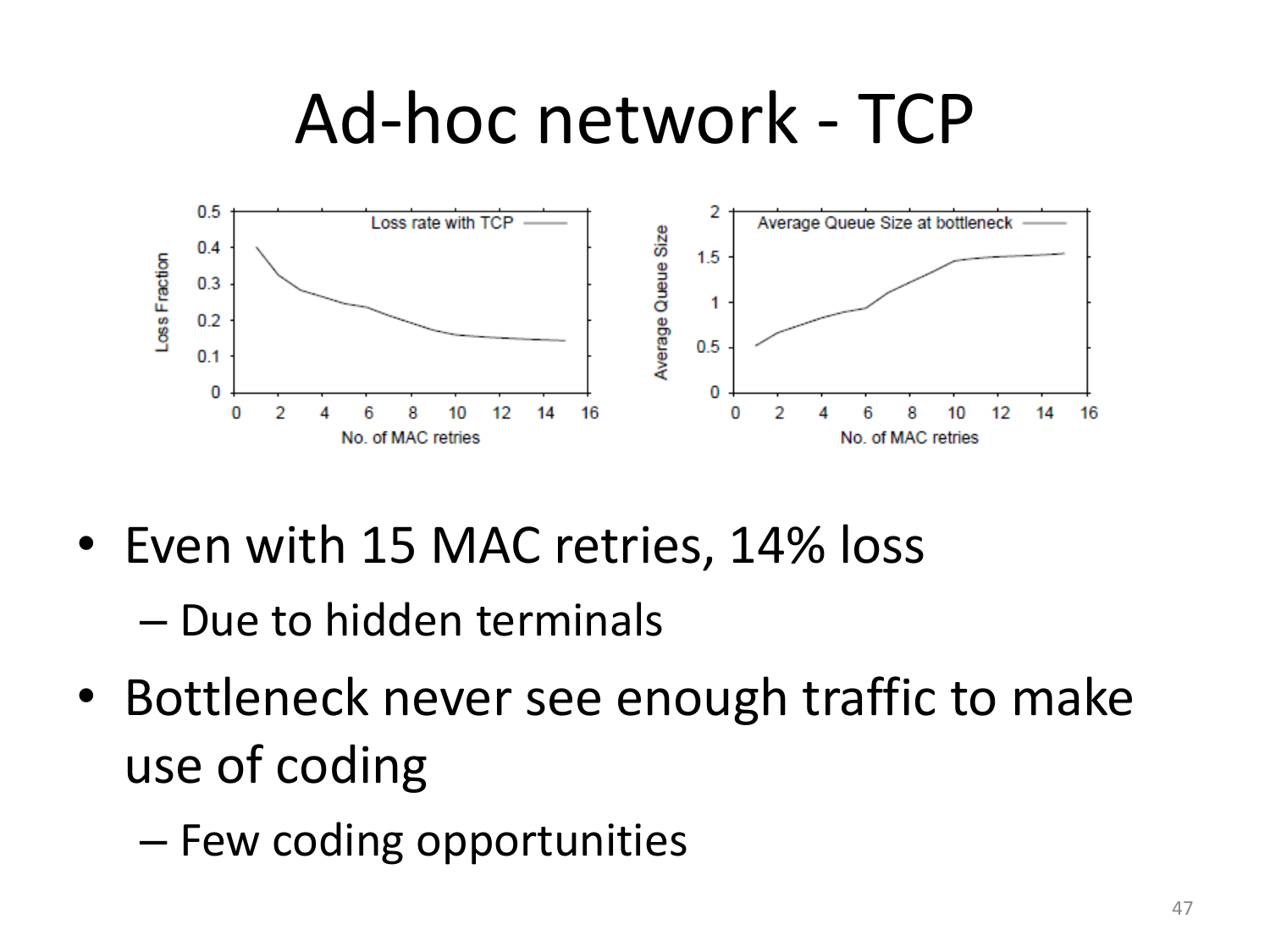### TCP with no hidden terminals



38% improvement in TCP goodput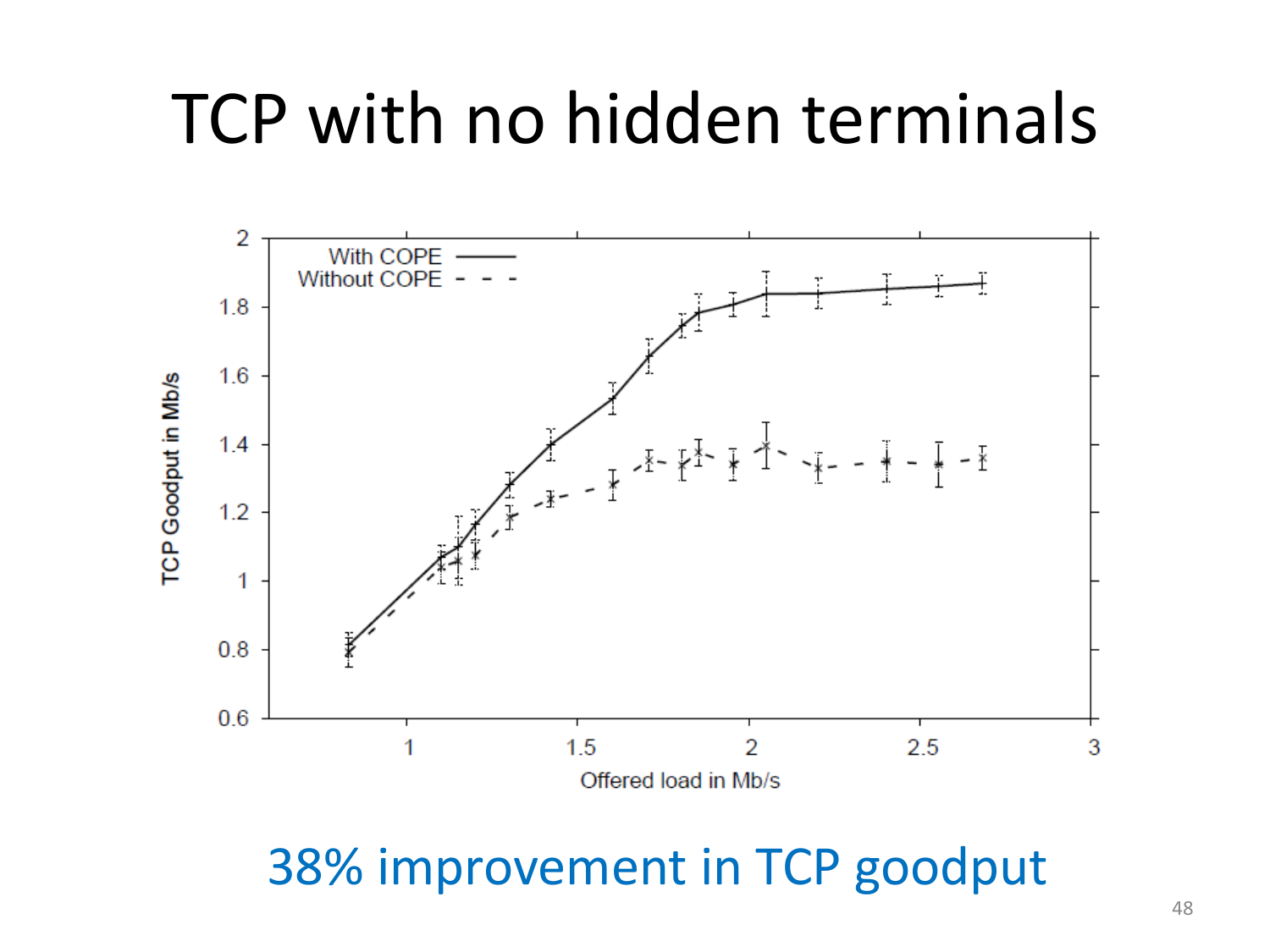### Ad-hoc network - UDP



3-4x improvement in throughput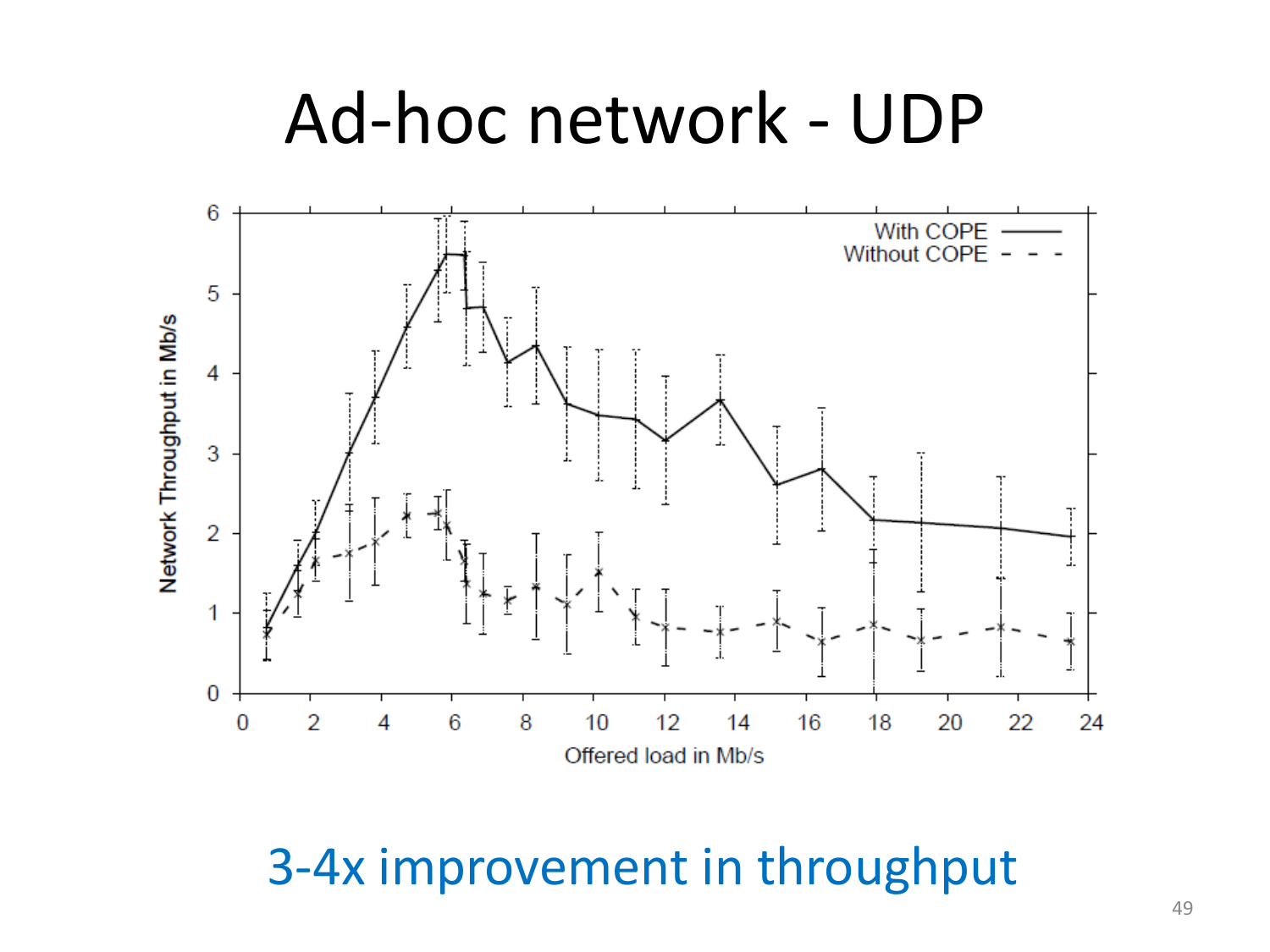### Ad-hoc network - UDP

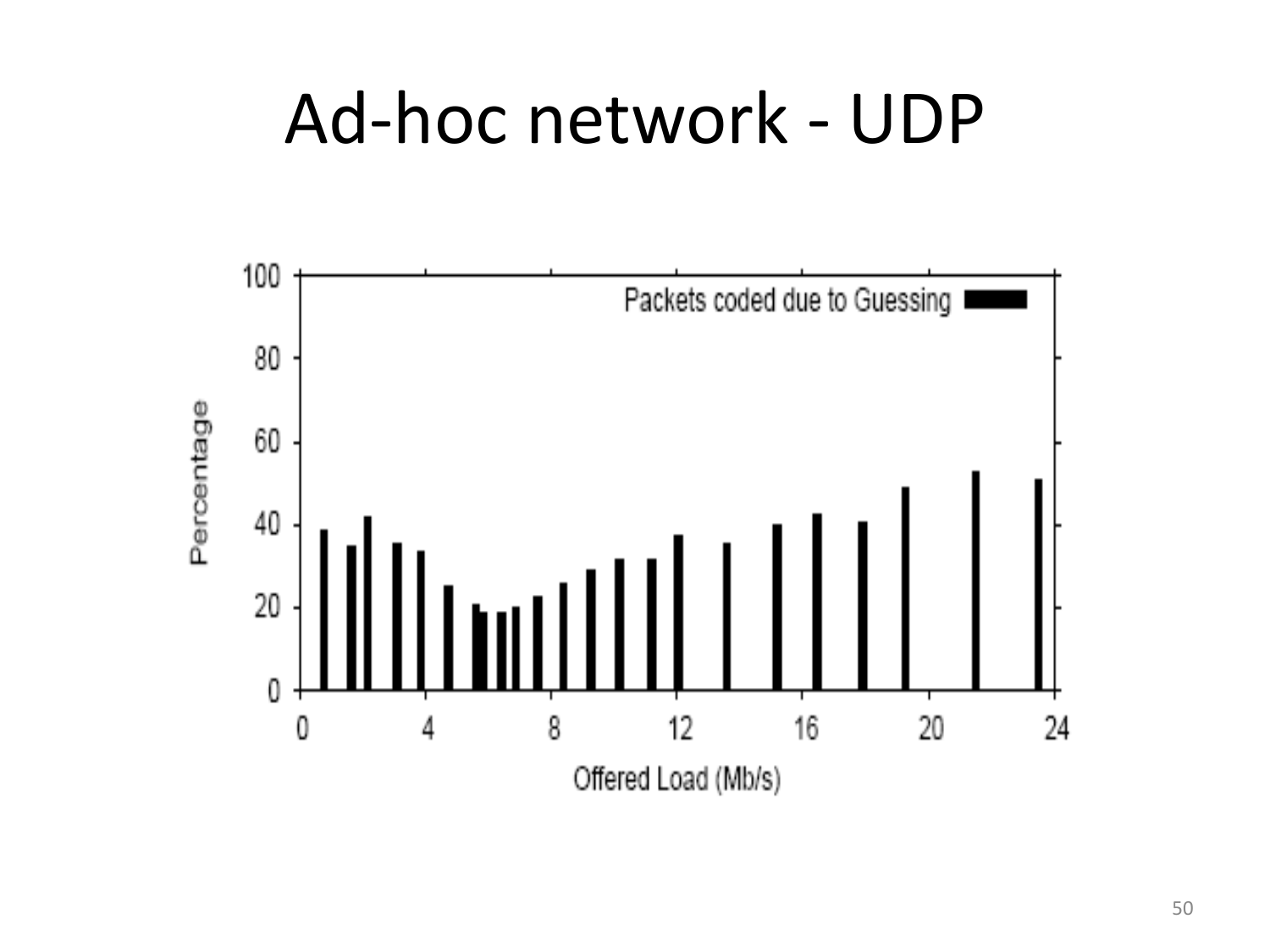### Ad-hoc network - UDP



### On an average 3 packet are coded together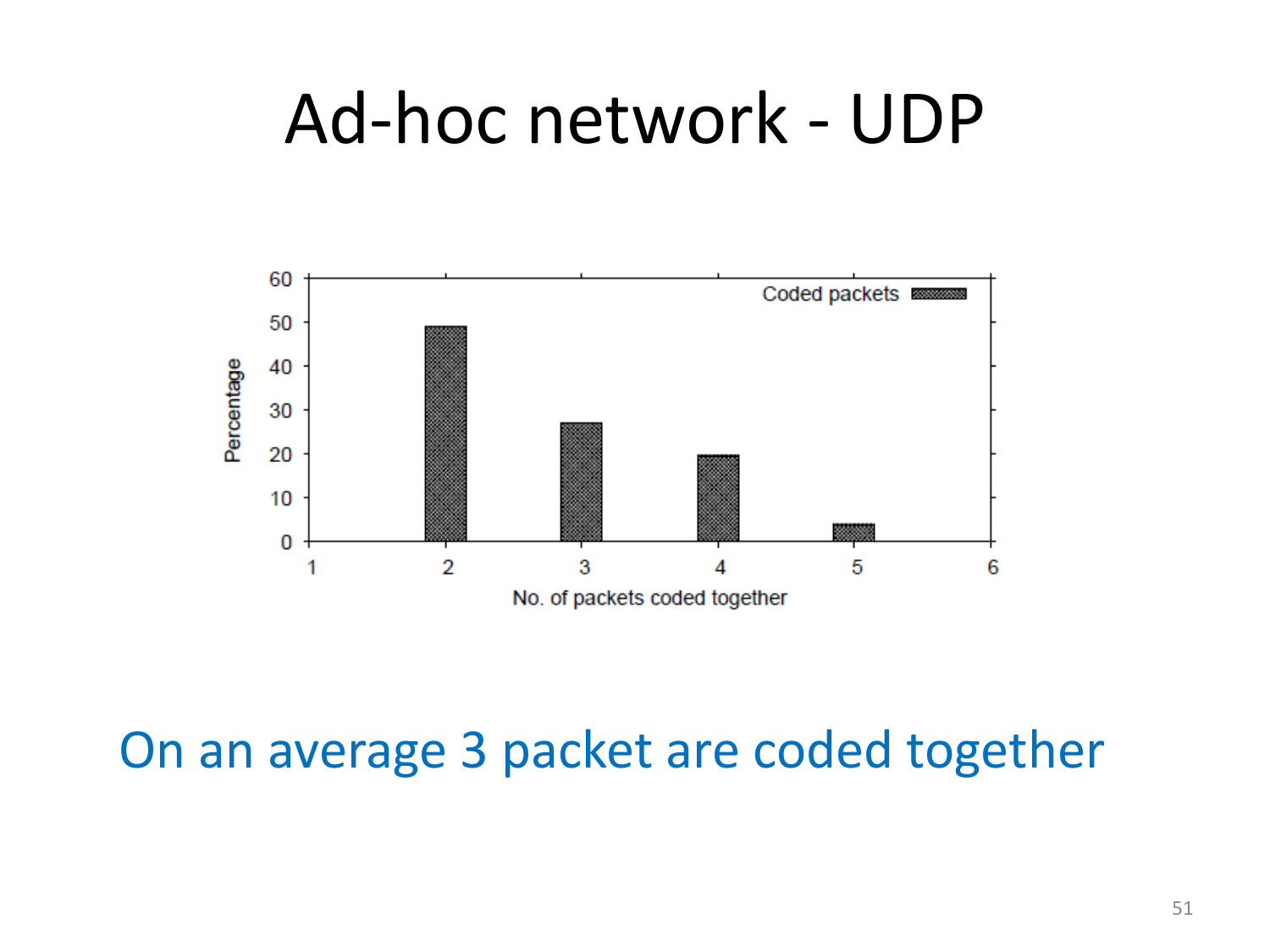### Mesh network



- COPE throughput gain relies on coding opportunities
	- Depends on diversity of packets in the queue of the bottleneck node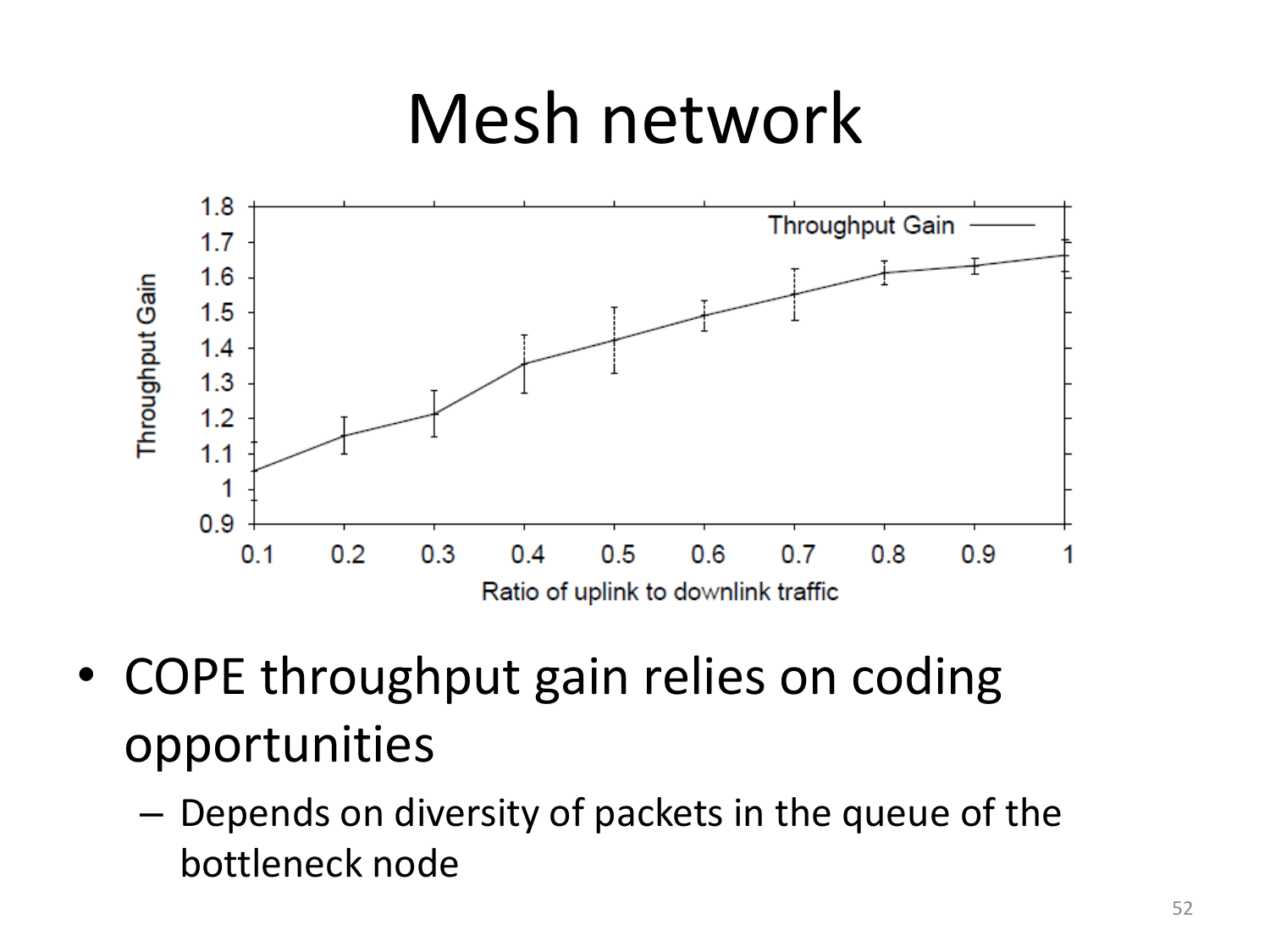### Fairness



53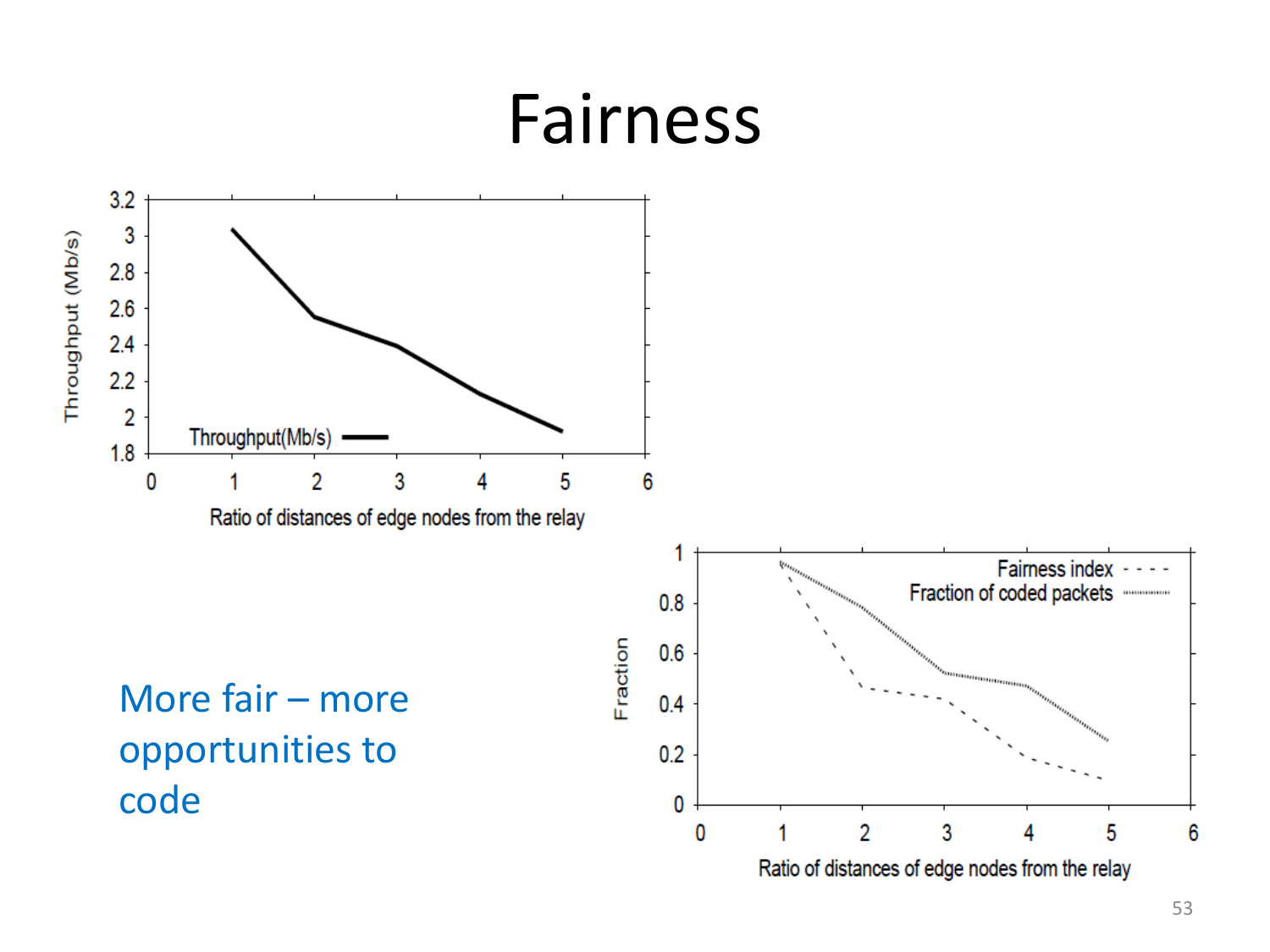## Conclusion

- Network coding to improve the throughput of wireless networks
- COPE -Implementation of first system architecture for wireless network coding
- COPE improves the UDP throughput by 3-4x
- 5% to 70% throughput improvement in mesh networks depending on downlink-uplink ratio